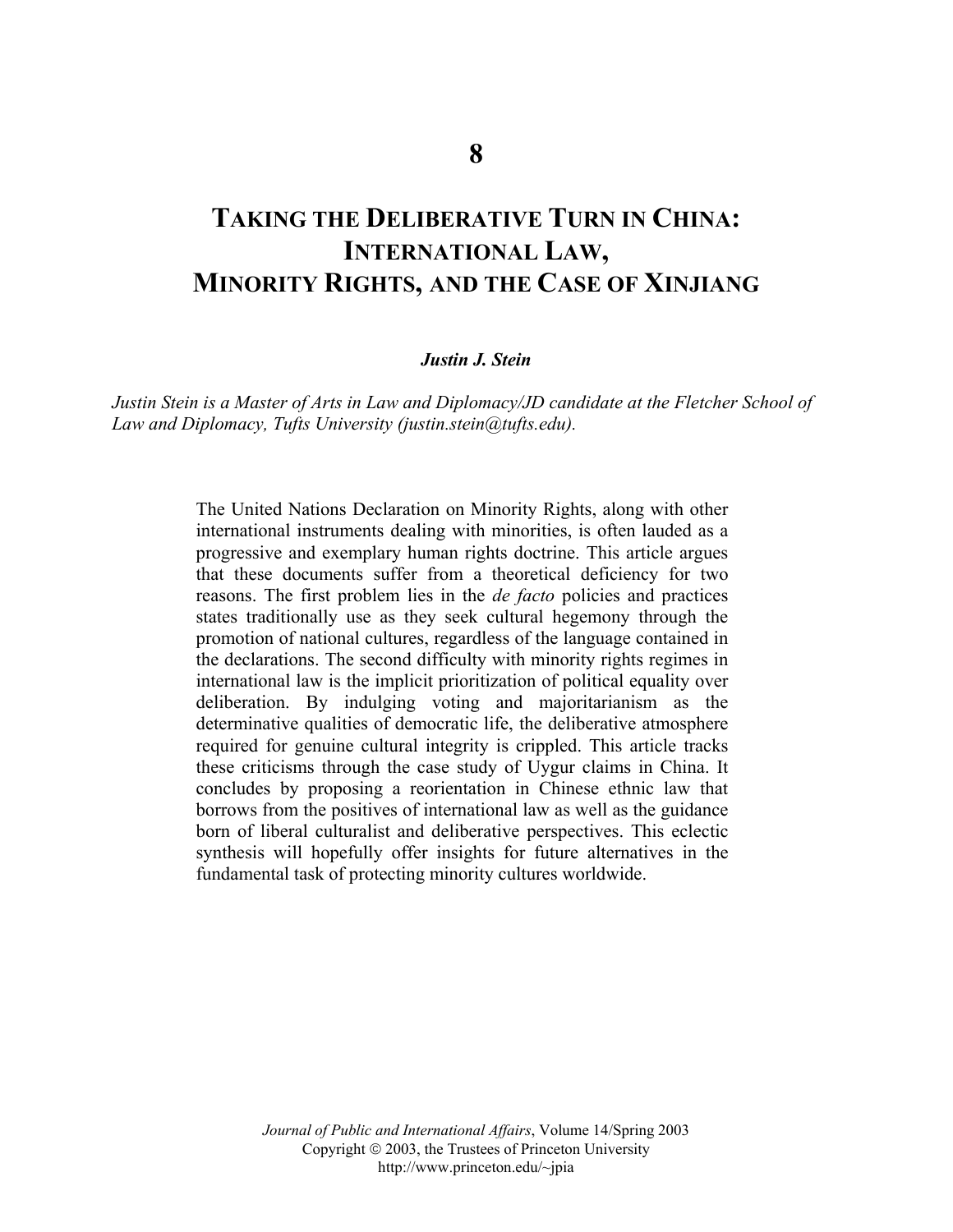# **I. INTRODUCTION**

It has become the common currency of the early twenty-first century to discuss globalization in terms of its twin processes: integration and fragmentation. As strands of intergovernmental interdependence and cross-cultural cognizance thicken in their intensity and extensity, it is strikingly apparent how the world, coming together as it is under the banners of economic, social, and even political integration, seems to be at the very same time falling apart (Nye 2001; Held 2002). Illustrative of this latter trend has been the growing number of ethnic conflicts and majority-minority contests in the post-Cold War world, as articulated, *inter alia*, by observers participating at the 2002 session of the United Nations Working Group on Minorities (WGM). A brief sampling of claims brought on behalf of minority groups in their home territories include Afro-descendants in Argentina, Kurds in Iraq, Muslims in India, Baha'is in Iran, the Baluchi in Pakistan, Welsh in the United Kingdom, Bhutanese Nepali-speakers in Nepal, Turks in Greece, Hmong in Laos, Pygmies in Congo, as well as others in Sudan, Chechnya, and the former Yugoslavia (United Nations Working Group on Minorities 2002). To be sure, pages of additional claims might be listed in further support of the rising challenge to multiculturalism and its discontents, but the point remains the same. Far from melting, or even forming mosaics, cultural conflict and majority-minority relations appear as truculent and divisive as they have ever been.

The response that has erupted with an almost monopolistic character has been the international human rights movement. Its claims of universality have provided human rights activists with the moral firepower necessary to contravene the boundaries of state sovereignty, though its capacity to enforce has been more humble (Drinan 2001). Human rights law has been especially effective in transforming the character of international law, as seen with the advent of the International Criminal Court and the admission of the individual as a player in the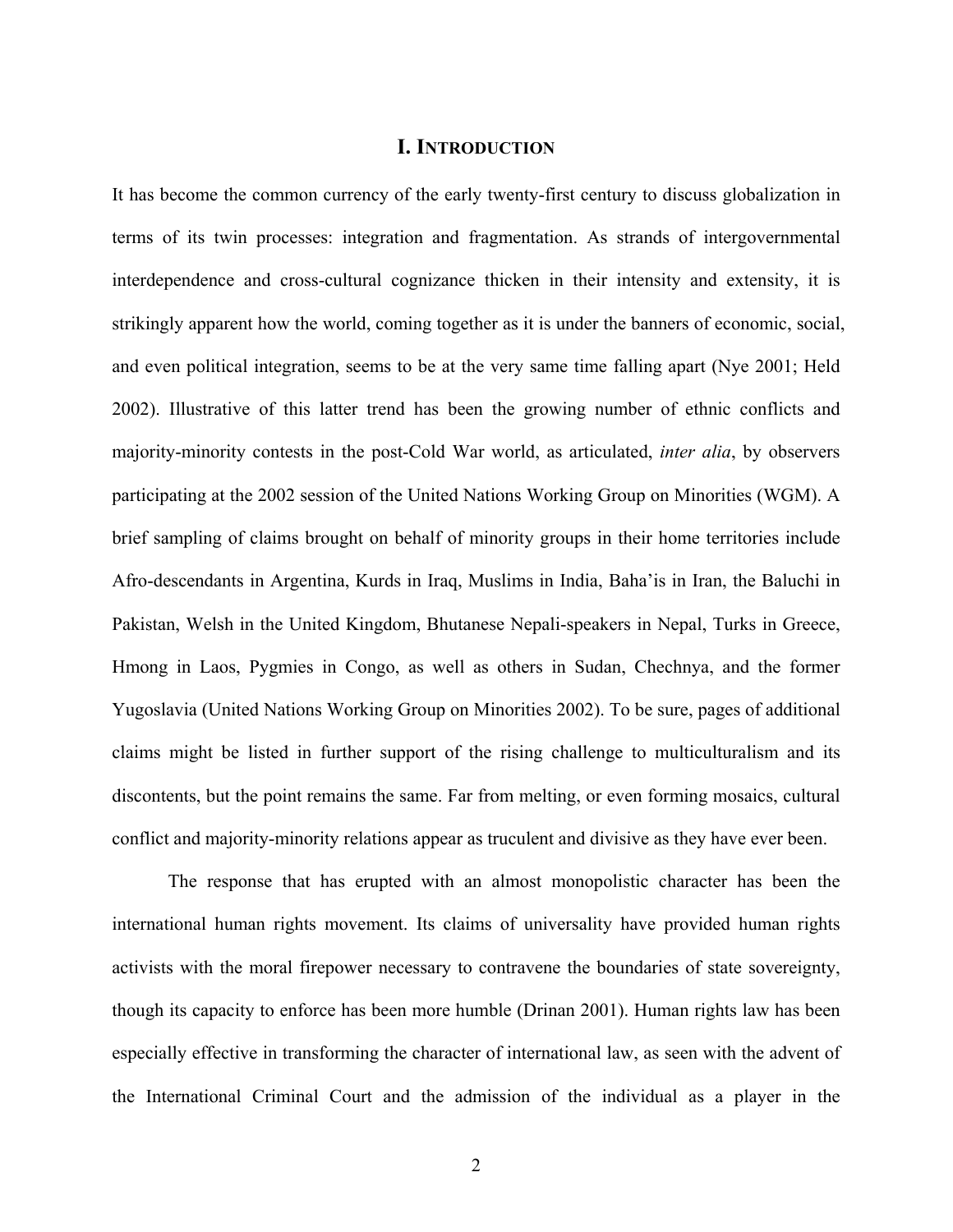international legal order. This stems from human rights law's philosophical roots in the liberal tradition's reliance on the individual as the primary unit of analysis. Naturally, the human rights movement that developed in the latter half of the twentieth century focused on the rights of individuals and the leverage they could wield against their home governments.

There is little doubt that the plight of the individual remains today of great concern, and could rightly be regarded as the bulwark and defining sphere of rights regimes in general. This article, however, focuses attention on the extent to which the emphasis on individual rights may have unintentionally created a rights chasm into which the claims of minority groups have now fallen. To this end, section II introduces current international law on minority rights, particularly as articulated in the United Nations (UN) Minority Rights Declaration. Section III critically engages this material and begins to answer the question of whether this currently evolving system of minority rights is theoretically sound. The argument queries whether theories of deliberative democracy might better house a system friendly to majority-minority rights regimes.

Section IV grounds the preceding analysis in a case study that examines the rights claims of Uygurs in China and how those claims coalesce with the current international standards for minority rights. China is the subject of the case study in this article for two reasons. First, China has an ample history of complex minority problems dating back hundreds of years. Second, China of the early twenty-first century is a state in transition between socialism and an end still to be determined. That being the case, the critiques of international law offered in section III are especially susceptible to implementation.

This point may be counterintuitive as one might surmise that it would make more sense to attempt higher order reforms in a state already constituted with the traditional liberal order. This may not necessarily be true, however, since a state like the United States, for example,

3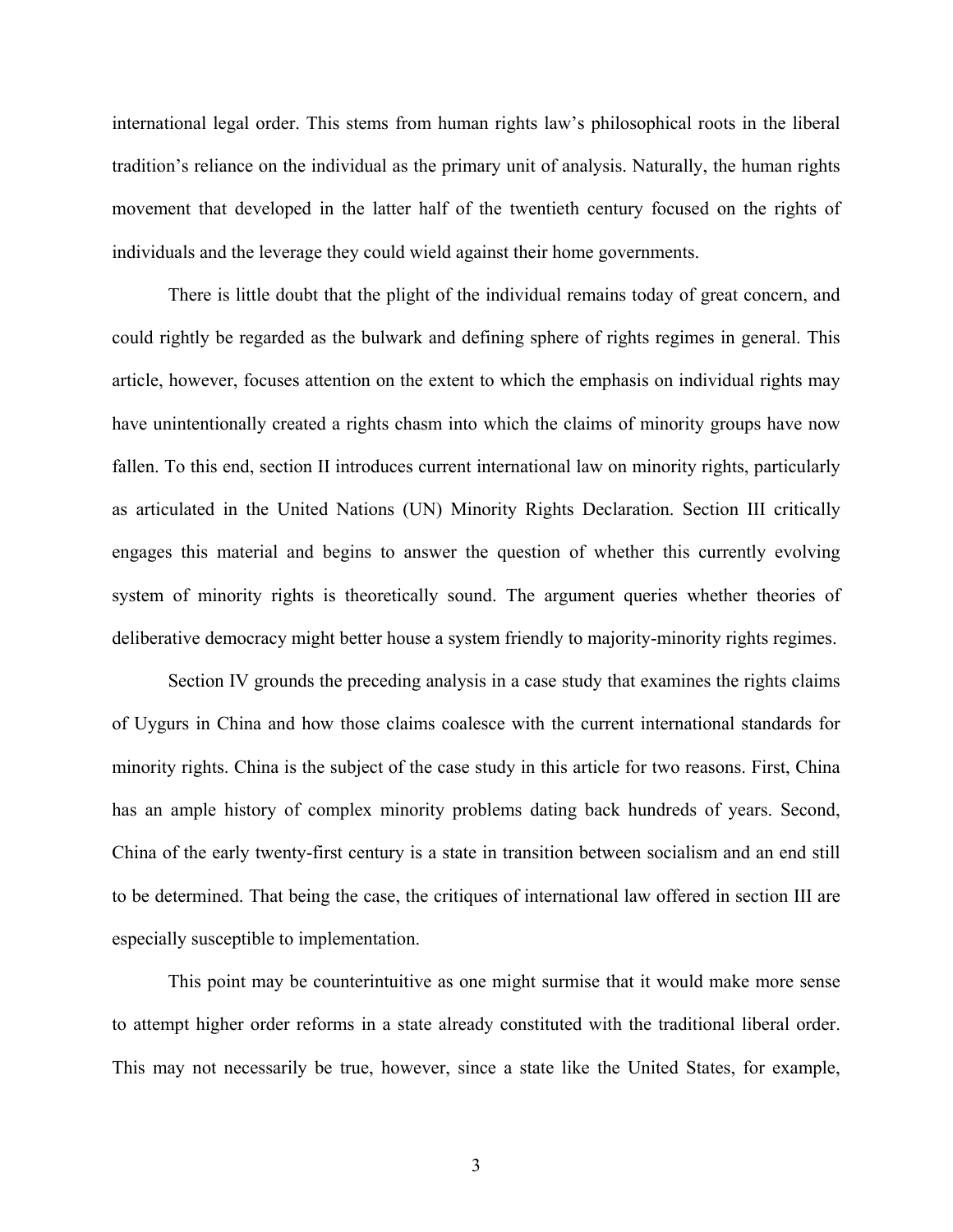could be arguably much more difficult to transform due to ingrained institutional arrangements and practices. In the Chinese petri dish, democratic experimentalism may have more room to breed than might otherwise be expected. On these grounds, section V concludes by assessing the prospects for deliberative democracy and its implications for minority rights in China.

**II. CONTEMPORARY MINORITY RIGHTS IN INTERNATIONAL LAW** The Universal Declaration of Human Rights, the pivotal human rights instrument of the twentieth century adopted by the General Assembly in 1948, makes no reference to minority rights. Indeed, outside of Article 27 of the International Covenant on Civil and Political Rights (ICCPR), ratified in 1966, there was very little mention of minority rights in the international community until the end of the Cold War (Hannum 1990). Despite its omission from the Declaration, the General Assembly was nonetheless aware of a need to somehow address the minority question, and subsequently requested the UN Economic and Social Council to produce a thorough study on minorities. The eventual product of these deliberations was the formulation of an article that could be housed in the forthcoming International Bill of Rights, now known as the two International Covenants on civil and political rights, and on economic, social, and cultural rights.<sup>1</sup> The final text of Article 27, the first and most explicitly *legal* text regarding minority rights, reads: "In those States in which ethnic, religious or linguistic minorities exist, persons belonging to such minorities shall not be denied the right, in community with the other members of their group, to enjoy their own culture, to profess and practice their own religion, or to use their own language" (ICCPR 1966).

 With the end of the Cold War, the last decade of the twentieth century witnessed a veritable explosion in minority rights pronouncements. The UN Minorities Declaration, the Council of Europe's Framework Convention on Minority Rights, and the OSCE's High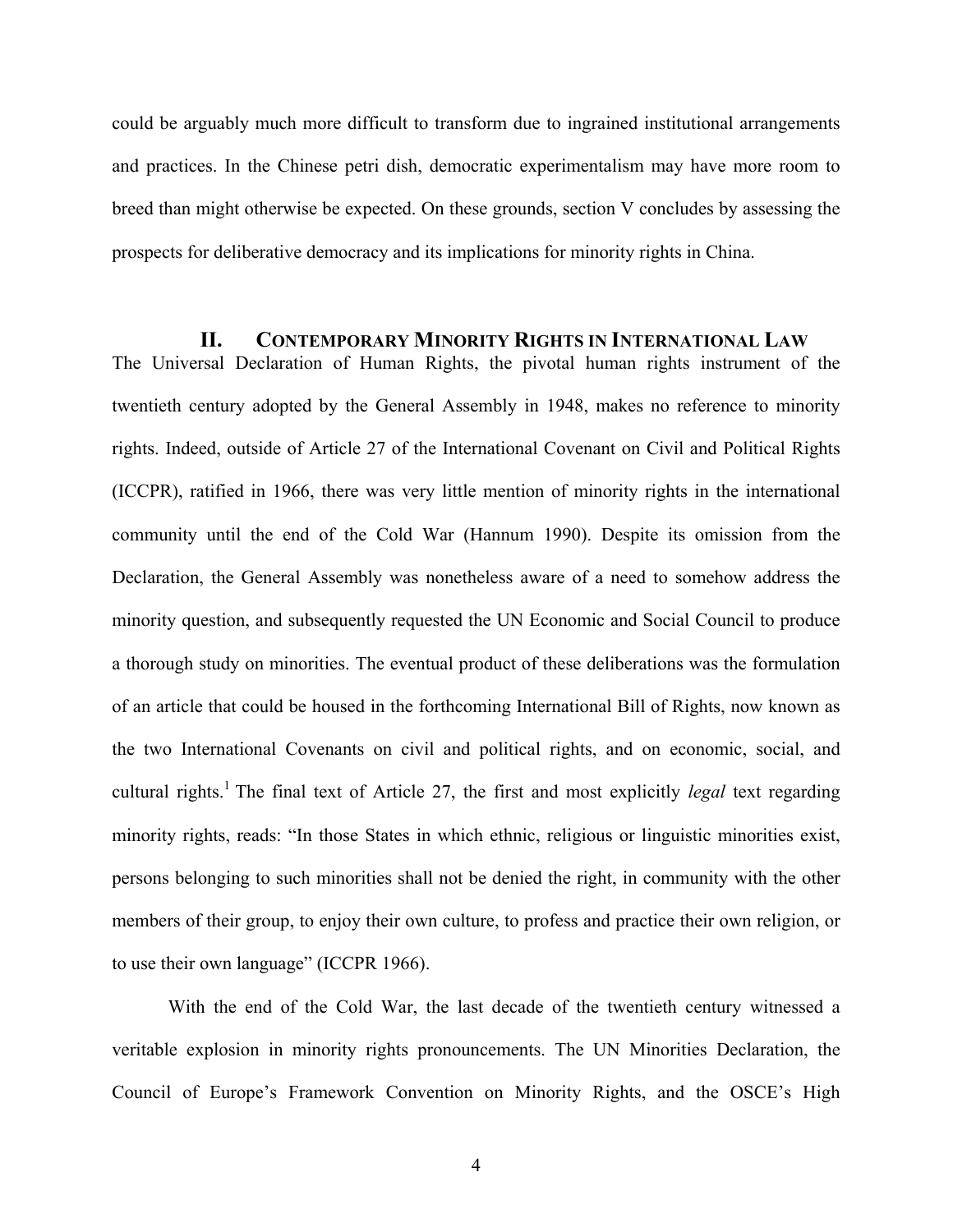Commissioner on National Minorities together present the broadest treatment that the concept of minority rights has ever received. This holds true both at the international and regional levels. However, it should be kept in mind that while the Minorities Declaration represents the moral posture of the UN General Assembly, it is not legally binding on any state.

The Minorities Declaration consists of nine articles and follows suit with Article 27 of the ICCPR in its individualistic orientation. Like Article 27 of the ICCPR, the Declaration also underscores the importance of cultural, religious, and linguistic independence in its Article 2, though it frames the rights in a positive way, using the phrase "have the right to" as opposed to "shall not be denied the right to" in Article 27. It additionally issues the right to effectively participate in cultural, religious, social, economic, and public life. Article 3 provides that the rights of minorities may be exercised individually as well as in community and that no disadvantage shall result from either their exercise or non-exercise.

A number of substantive obligations are placed on states in Article 4. These include:

[the duty] to create favourable conditions to enable persons belonging to minorities to express their characteristics and to develop their culture, language, religion, traditions and customs, except where specific practices are in violation of national law and contrary to international standards...to take adequate opportunities to learn their mother tongue or to have instruction in their mother tongue...[and] to consider appropriate measures so that persons belonging to minorities may participate fully in the economic progress and development in their country (UN Minorities Declaration 1993).

Articles 5, 6, and 7 deal with the obligation of states to plan and implement national policies and programs which will cater to the interests of minorities, and emphasize the need for international cooperation. The Minorities Declaration sets these rights in their international context in Article 8. It provides that the exercise of the Declaration should not collide with the rights to equality found in other instruments like the Universal Declaration, or other duties articulated in various treaty obligations. Lastly, Article 9 provides that the United Nations and its specialized agencies shall contribute towards the full realization of the Minority Rights Declaration. The focal point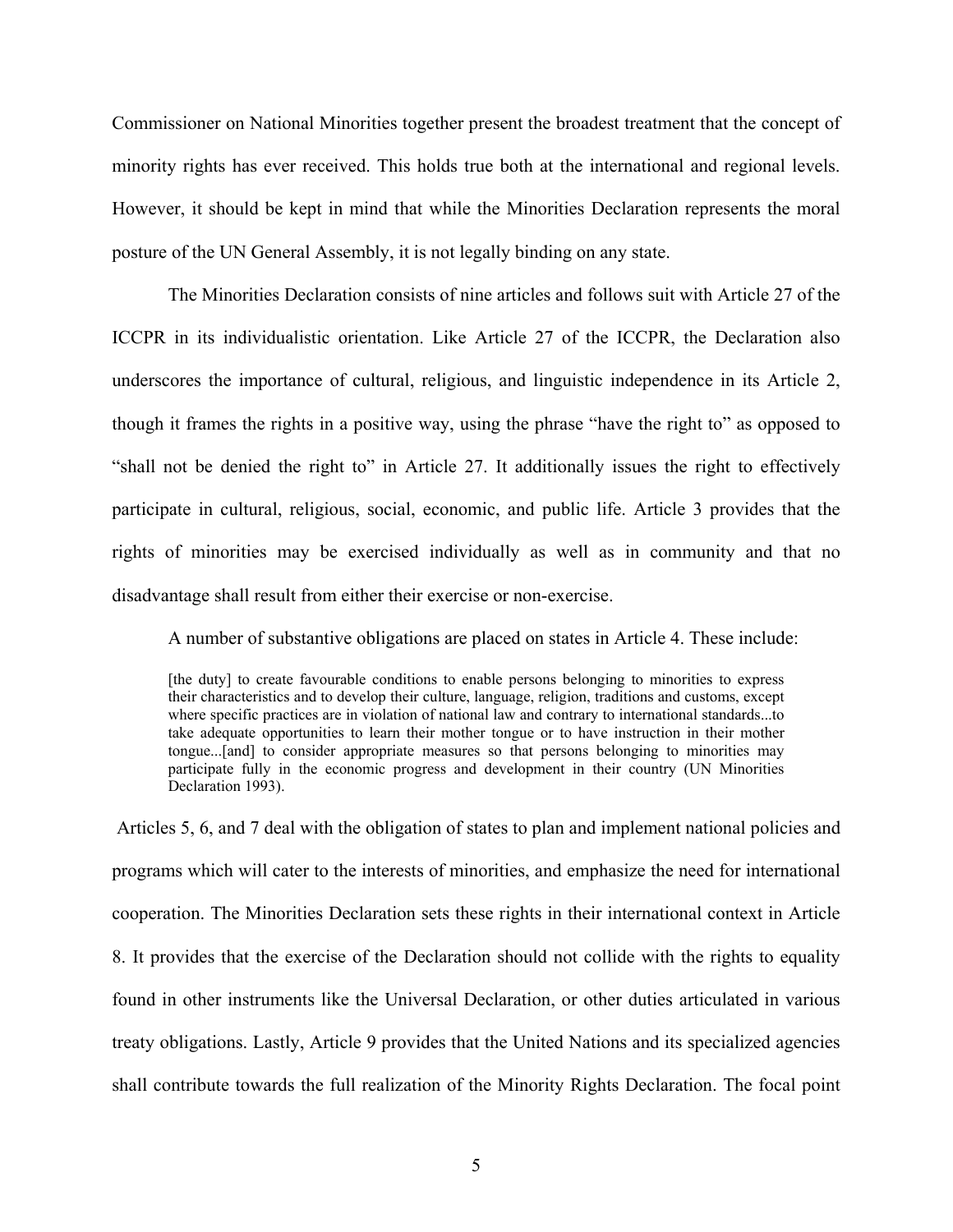for minority rights work at the United Nations is WGM, created by the Sub-Commission in 1995 to help in the implementation process of the Declaration.

# **III. MINORITY RIGHTS AND DEMOCRATIC THEORY**

To best predict how the international law on minority rights may be used in future circumstances to address minority claims on the ground, it is essential to first expose its flaws. This analysis does not claim to be exhaustive, and examines two particular problems regarding the possibility for minority rights law to correct entrenched majority-minority problems. First, the law alone fails to incorporate the criticisms of a liberal culturalist position which asserts that governments, liberal as well as illiberal, actively promote societal cultures that can displace minority ones, despite the presence of minority-related legal regimes. The second problem concerns a conspicuous lack of provisions in the minority instruments that would account for systemic deliberative procedures and arrangements. Deliberative democrats argue that mainstream versions of democratic process, which underpin the Minorities Declaration, cannot adequately resolve perennial moral disagreements.

#### **Liberal Culturalism**

Will Kymlicka begins his argument against the capacity of a traditional liberal framework (which informs international minority rights law) by explaining that the liberal state has traditionally viewed culture in the same way that it has viewed religion—with benign neglect (Kymlicka 2002). One of the staple elements of the liberal state has been professed neutrality regarding the right of individuals to pursue and define their own particular life chances and conceptions of the good life. This policy of neutrality is taken one step further in the realm of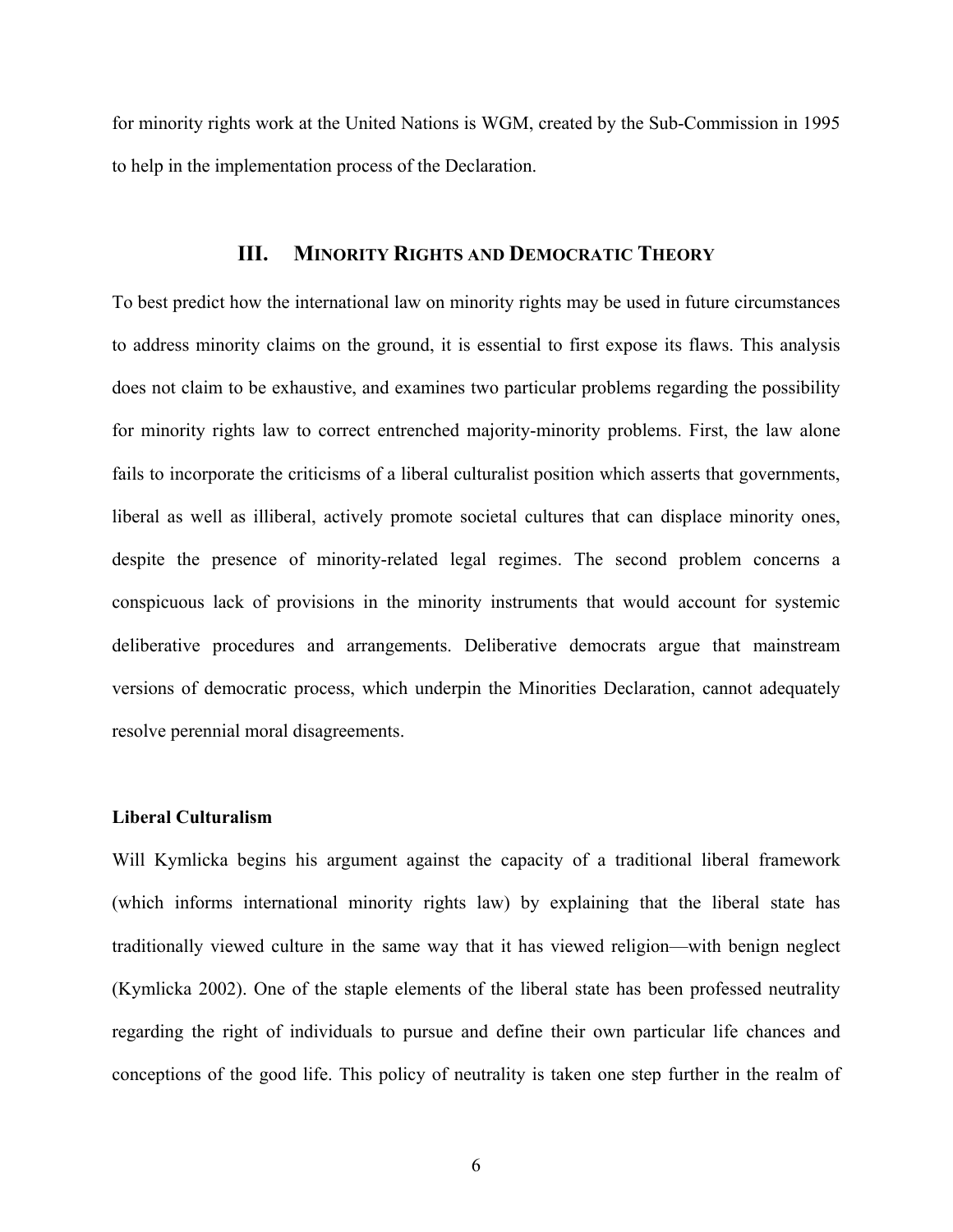religion, in which a liberal democracy not only turns a blind eye, but actively enforces a strict separation of church and state. It follows that the liberal state would view culture in the same way, refraining from promoting any one culture above any others through legitimating processes, yet allowing for the free expression of all. In this way, the burden of proof falls with the minority group to show why it is that the neutral position of the state should be disturbed in favor of preferential cultural policies.

Kymlicka asserts that if one engages in a critical appraisal of actual policies, they would inevitably find that "this idea that liberal-democratic states are indifferent to ethnocultural identities is manifestly false….[and that] the religion model is altogether misleading as an account of the relationship between the liberal-democratic state and ethnocultural groups" (Kymlicka 2002, 345). In fact, liberal states intentionally and deliberately promote a "societal culture" of tightly interconnected policies and programs that tells citizens what language they need to speak and what institutions they must serve in able to successfully integrate (Kymlicka 2002). Kymlicka calls this process one of nation-building because liberal states *de facto*  encourage citizens to view their chances of achieving the good life as intimately tied up with participation within the state's institutional framework and its practices. Kymlicka's conclusion is that far from a position of neutrality or benign neglect, liberal states build *nations* through a liberal nationalism and its attendant societal culture (Kymlicka 2001).

This sort of scenario dramatically changes the equation for minority rights. Instead of being required to rebut a presumption against state interference, Kymlicka's argument asserts that the presumption should actually work *for* minorities because of the intrinsic pressures they face in the liberal project of state-sponsored nation-building. The liberal goal of individual freedom and autonomy—the capacity to meaningfully choose one's preferred life chances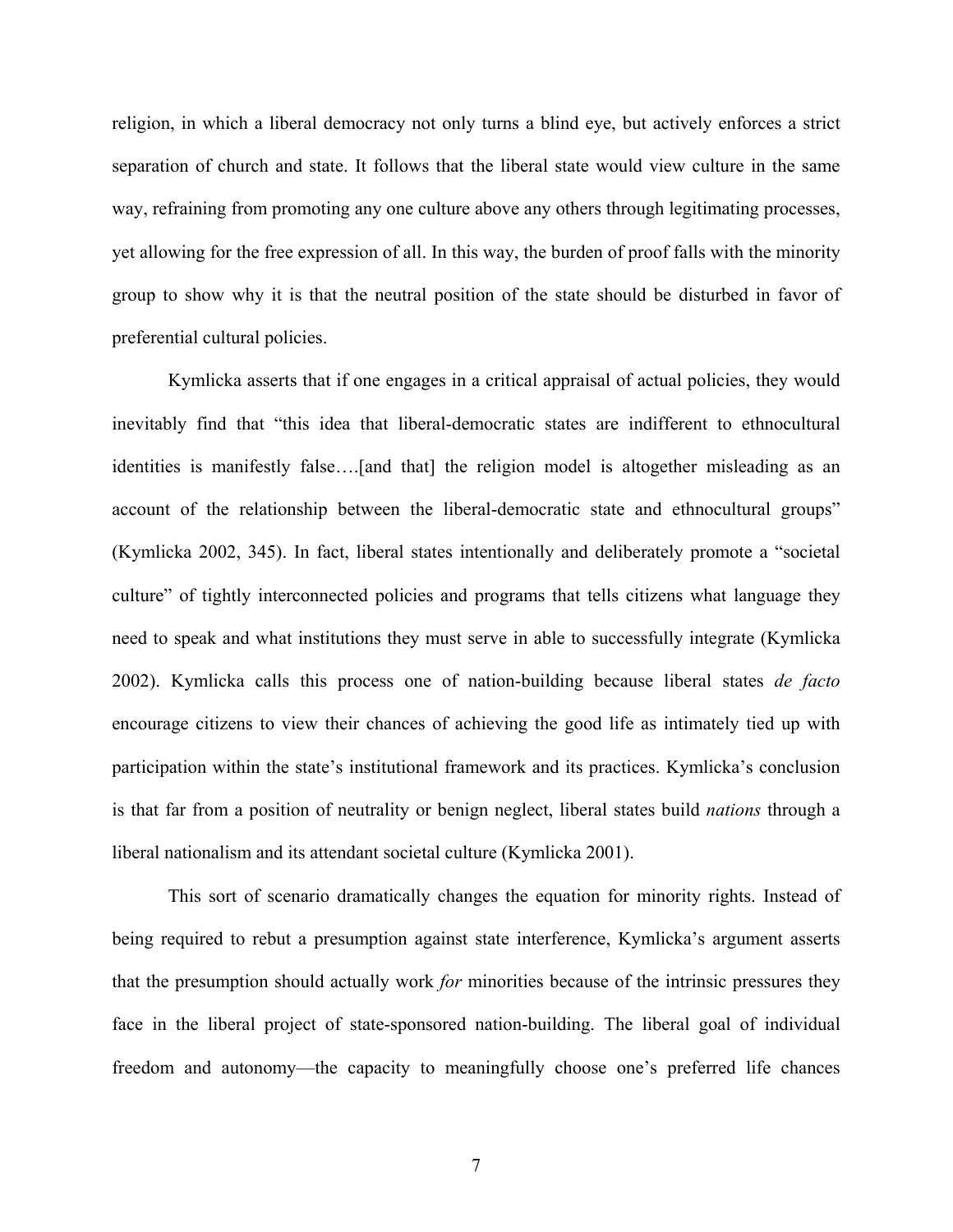among social practices—is determined by our societal culture. As Kymlicka has argued, it is *illiberal* to force minorities to choose, based on the context of the state's societal culture. Minorities have their own distinct societal culture that informs the value of social practices, and it is therefore imperative for the state to progressively allow for minorities to maintain distinctive societies.

# **Deliberative Democracy**

At the outset of this thumbnail sketch, it is important to note that deliberative democracy is not a field with central and necessarily harmonious perspectives. Various authors have various views on what exactly deliberative democracy means, and to what ends its powers should be focused. Nonetheless, it is possible to distill representative, meaningful ideas, even if they are basic and broad. James Fishkin nicely describes the obstacle deliberative democrats have set as their standard problematic. Democracy, at least as it has traditionally been articulated in the United States, houses values such as political equality, avoidance of a tyranny by the majority, and deliberation, which have historically been filtered through the process of representation. Unfortunately, these three values do not easily mesh, and have in fact often proved irreconcilable (Fishkin 2001).

Fishkin explains that political equality—the practice of giving equal consideration to everyone's views—seems to logically be at odds with the value of deliberation (Fishkin 2001). The principle of political equality demands that representative government mirror, as close as humanly possible, the interests of its citizens. The framers of the U.S. Constitution were not only concerned with how such representation of views could take place in a large country, but equally with the extent to which mass representation would result in less informed and nuanced decisions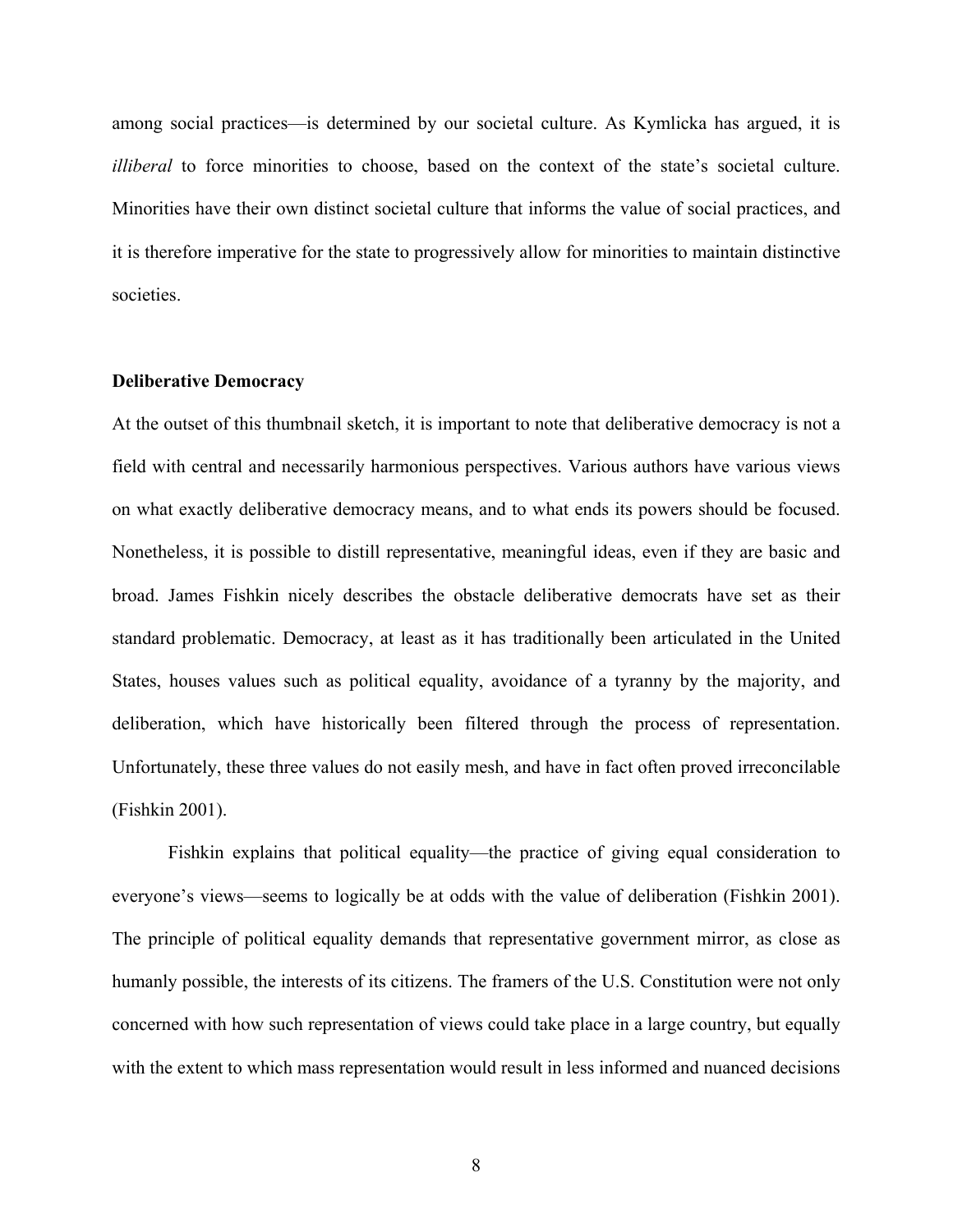as would come about from smaller, more elite deliberative bodies. Fishkin writes, "[t]he mirror image suggests an approximation to what the people all assembled would decide if they could somehow all gather together and have their votes counted equally. The difficulty…is that the people in a nation-state cannot all gather together, at least for purposes of deliberation" (Fishkin 2001, 224).

Political equality also runs up against the value of non-tyranny by the majority, since the principle naturally lends itself to a system of aggregation, and ultimately, the memorialization of voting and referenda as the quintessential modes of democratic process. The result has been the impoverishment of public debate, a colossal decrease of informed citizens, a lack of incentives to become informed, and a wholesale devaluation of the democratic process. Deliberative democrats, despite their differences, are confronted with the challenge of reconciling these apparent collisions of democratic value, so that the conceptual eclipse of deliberation and its attendant societal decay might be abridged. "The deliberative turn represents a renewed concern with the authenticity of democracy: the degree to which democratic control is substantive rather than symbolic, and engaged by competent citizens" (Dryzek 2001, 1).

 The advantages of such a reorientation are not simply academic, and should begin to make sense within the context of minority rights. Kymlicka himself notes that if minority groups are to believe in the legitimacy of the state and have a meaningful impact on government policy in a majoritarian electoral system, "it will be through participating in the formation of public opinion, rather than through winning a majority vote" (Kymlicka 2002, 292). A theory of deliberative democracy strives to reestablish a mode of communication that allows for the flowering of multiculturally discursive modes that are currently silenced. It also seeks to vivify democratic life through an accommodation of argumentation, rhetoric, emotion, testimony, and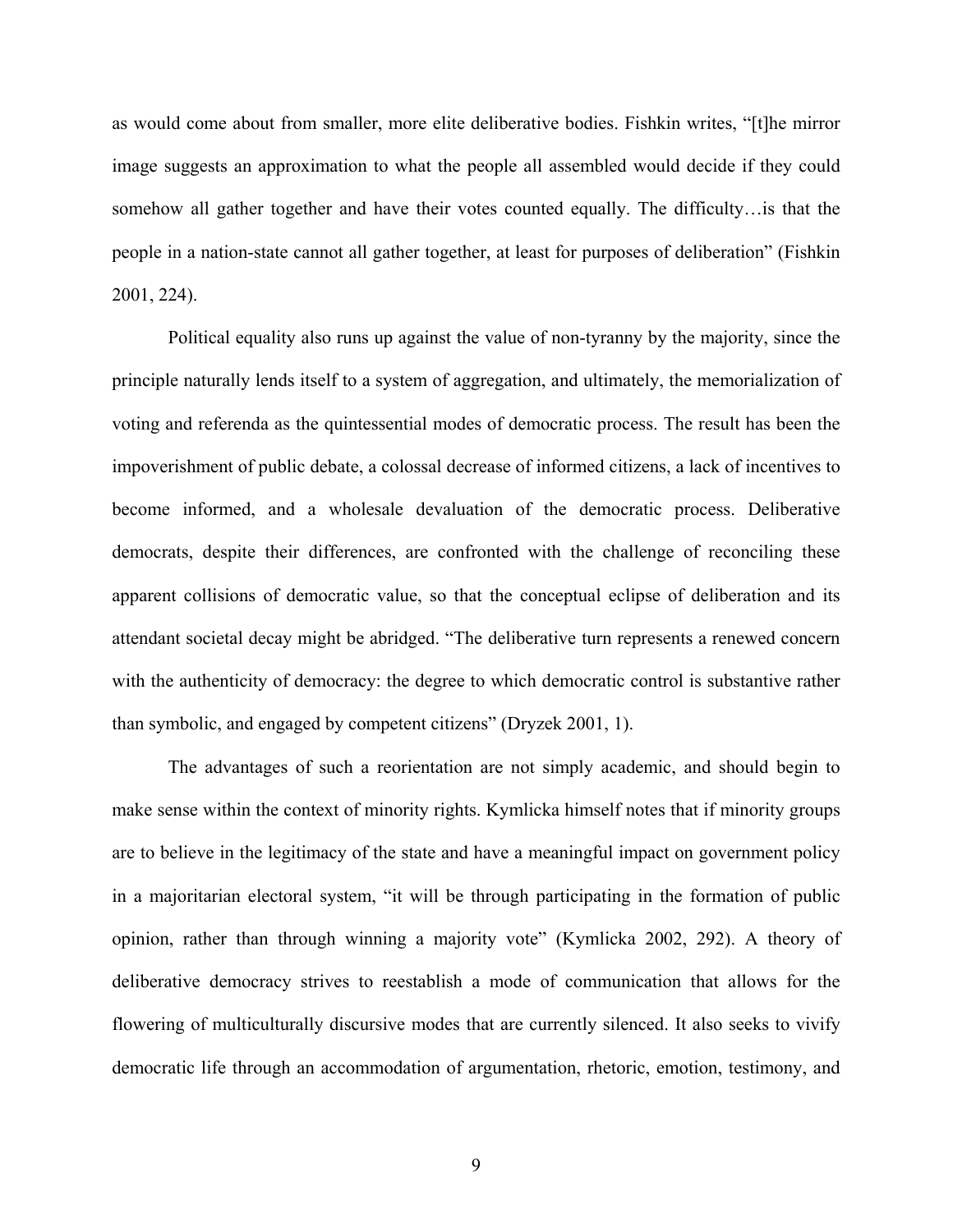storytelling (Dryzek 2000; Young 1996). Deliberative democracy thus lends itself to an appreciation of diversity and multiculturalism absent in the classic liberal notion of a constrained public reason (Guttman 1996; Passerin d'Entreves 1999).

 In sum, democratic theory cannot supply us with the rules society requires to enable minorities to successfully navigate the harsh world of majoritarian politics, for this is the province of law. What democratic theory can do, however, is reconfigure the harshness and degree to which politics is necessarily majoritarian. As it is presently situated, liberal political theory serves, at best, as an awkward basis for the international law on minority rights and should be supplemented by new theory, if not replaced altogether. It is not the content of minority rights which most necessarily warrants contestation, but its packaging. The provisions of the Minorities Declaration are important, and indeed likely essential to the proper functioning of multinational society. These provisions are necessary, but not sufficient. As long as instruments like the Minorities Declaration operate against background norms studded with deliberative deficits, minority problems will persist.

# **IV. XINJIANG: UYGUR RIGHTS AND HAN POLICIES**

The argument has thus far presumed that international law poses a respectable hope for dealing with minority claims and conflicts through a standard and objective set of rules, but suffers from an uninformed sense of how minority claims actually operate in the light of democratic theory. This presumption must be tested in order to marry the abstract shadows of the theoretical world with empirical study. Though ethnic conflicts and minority struggles abound, the case of China offers a peculiar environment in which a state is experiencing exceptional economic growth, political stability, and the absence of any sort of democracy, be it liberal or illiberal. In this way,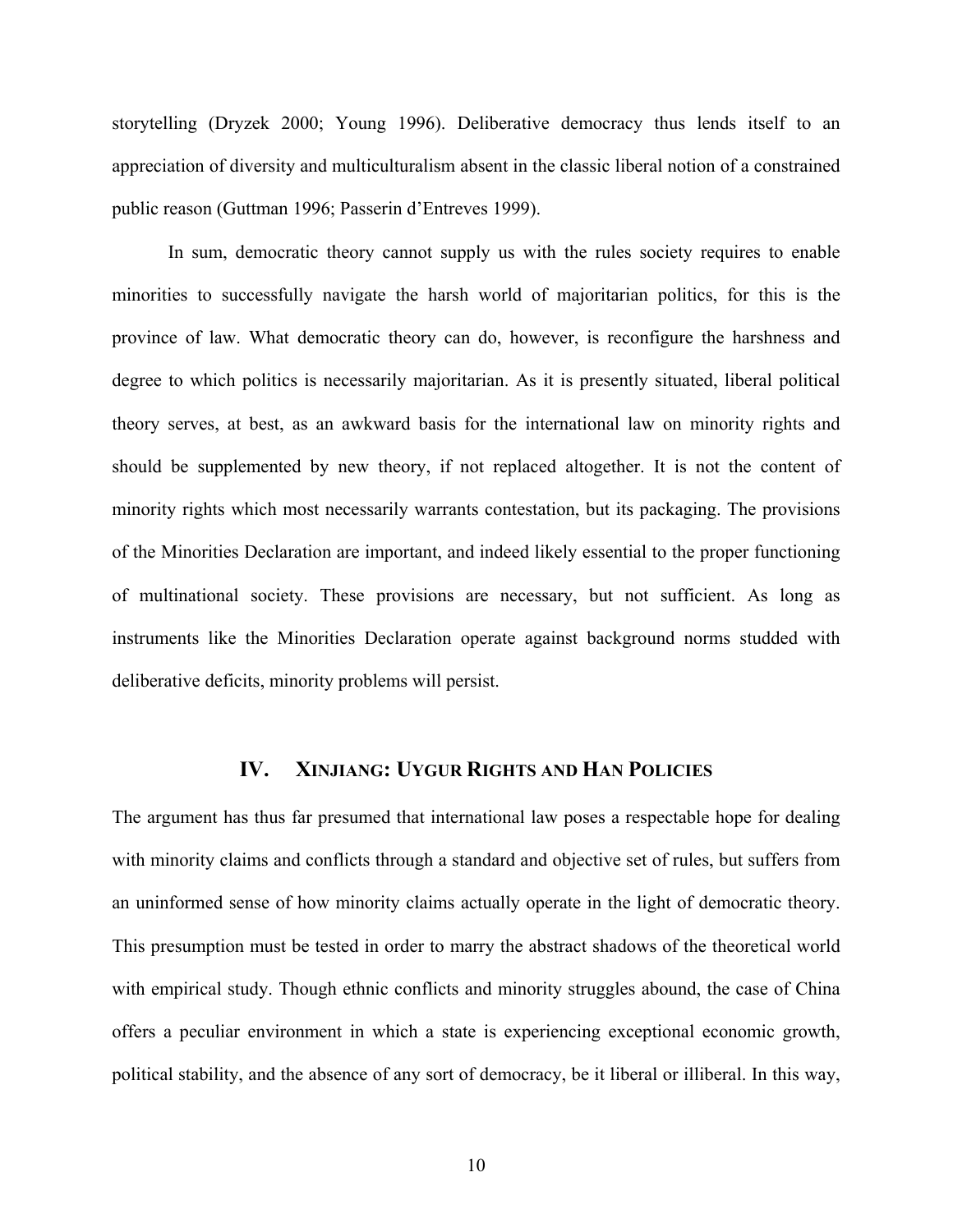China offers a kind of *tabula rasa* for democratic experimentalism, not because it lacks a political heritage and tradition (China disputably has one of the longest political traditions of any known civilization), but for the plain reason that it has not yet democratized. This section first examines the background on Chinese ethnic policy, and follows with a discussion of how the Uygur minority has faired under that policy.

#### **Background on Chinese Ethnic Policy**

When most Westerners imagine China and its inhabitants, they likely envisage large numbers of an incredibly homogenous block of people. This block is the Han ethnicity, which comprises 92% of the overall Chinese population of 1.3 billion (U.S. Department of State 2002). Despite this overwhelming dominance, China nonetheless encompasses a number of minority peoples who together add up to tens of millions.<sup>2</sup> Many of these peoples have been partitioned into autonomous regions lying at the geographical peripheries of the Chinese state, due in part to the influence of Soviet ethnic policy borrowed by the Chinese.

The largest is the Xinjiang Uygur Autonomous Region, located in the far northwest, north of Tibet. It borders Uzbekistan, Kazakhstan, and Turkmenistan to the west, Mongolia to the northeast, and Pakistan and Afghanistan to the southeast. Xinjiang is an enormous area, spanning the space of Germany, France, and Italy combined. Xinjiang's human diversity is impressive like its geography—it is home to a number of nationalities, including the Han, Hui, Kazaks, and Mongols. The largest of these groups is the Uygur population (seven million), who are almost entirely located within the Tarim Basin region of the province in the south, barricaded by the imposing Tianshan Mountains in the north.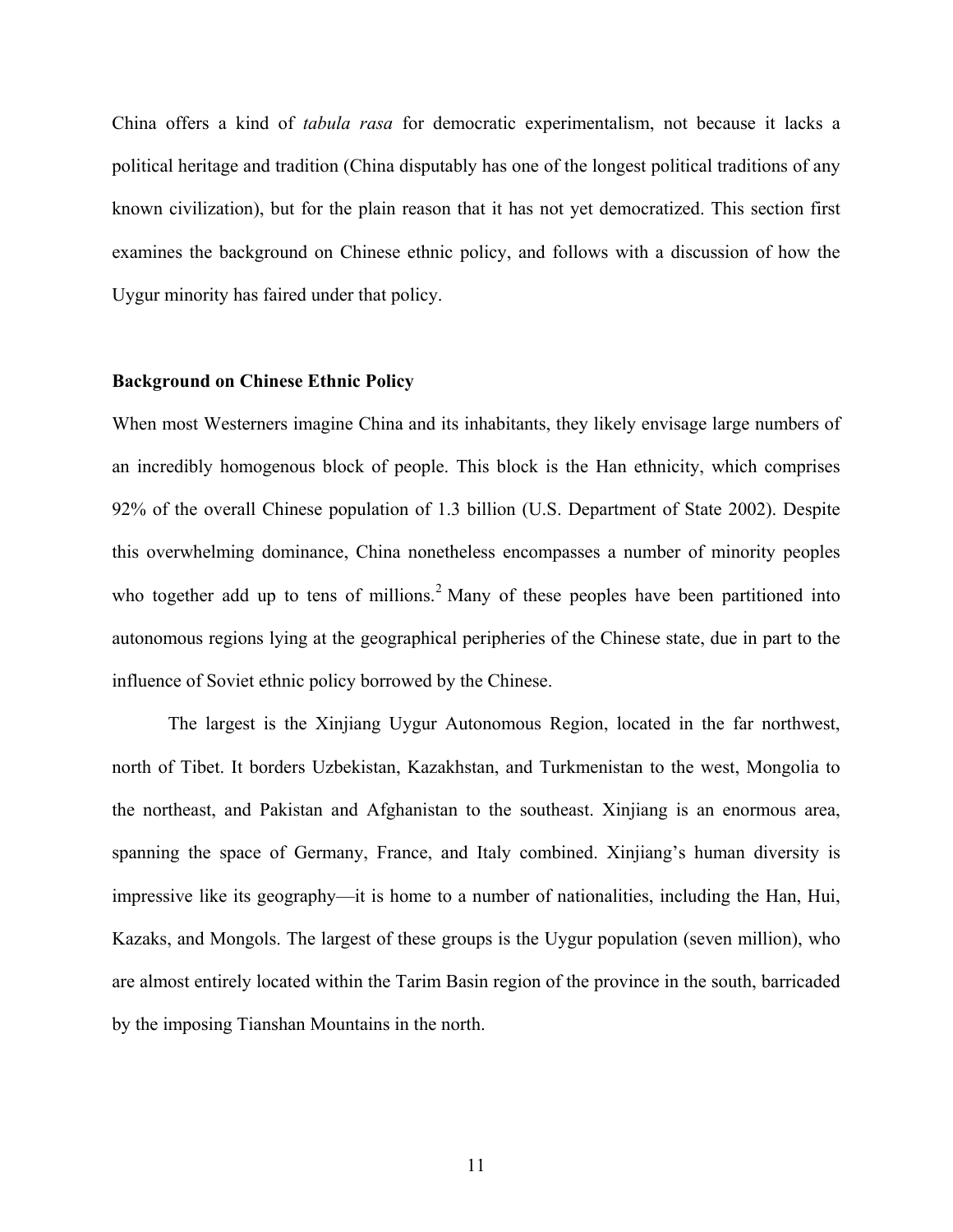Six hundred miles long, and home to the Taklimakan Desert, one of the largest deserts in the world, the region has long made for hard living. Unfortunately, the Uygurs have an extended and bloody history of convulsed assimilation with the Han majority in the rest of China. To some extent, conflict has resulted from the tangible differences between Uygur and Han. Uygurs, for example, have always identified strongly with religion, first with Buddhism, and then Islam. Uygurs are also a Turkic people, physically discernable by their darker features and coarser hair from the Han.

Between 1800 and 1861, Uygurs revolted under Chinese rule seven times, not including several other smaller uprisings.<sup>3</sup> The attendant battles between Han, Manchu, and minority nationalities were incredibly violent. Referring to one of the uprisings during the mid-1840s, Jack Chen writes, "[f]or three years after that tragedy, the waters of the Terek were undrinkable, polluted by the rotting corpses in its course. And for thirty years after, the refugees' bones could be seen on the approaches to the pass" (Chen 1977, 135). According to Chen, the first good night's sleep came to the peoples of Xinjiang on 20 October 1949 when the first units of the People's Liberation Army of the newly minted People's Republic of China (PRC) marched into Urumchi, Xinjiang's capital (Chen 1977). From that day forward, Xinjiang began its trek, along with the rest of the country, towards the ideological and administrative framework that would capture the Chinese imagination. It would also mark the beginnings of the Chinese plan for Autonomous Regions.

In 1954, China's first National People's Congress adopted a constitution. It reads, in part:

All nationalities of China are united in one great family of free and equal nations. It prohibits discriminatory and oppressive acts against any nationality and forbids any action that may undermine unity among them. All nationalities are free to use and foster their own spoken and written languages and to preserve or reform their own customs and habits. Through its various provisions, it ensures that all national minorities living together in compact communities in a given area may exercise their right to regional autonomy (PRC Constitution 1954).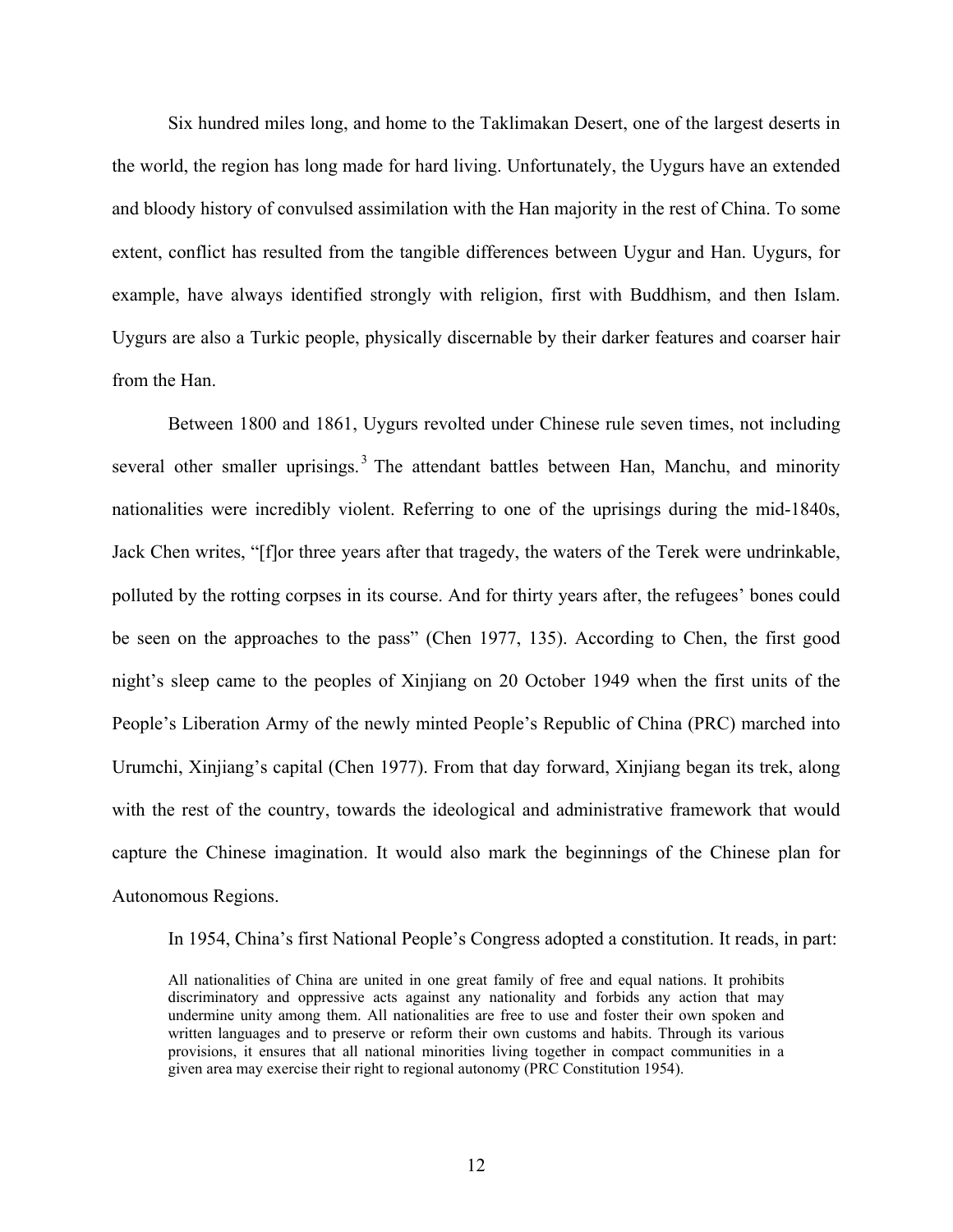This program resulted in the creation of five autonomous regions throughout China, based on the Soviet model of ethnic division and compartmentalization, which would be given certain rights in order to preserve their cultural, religious, and ethnic integrity.<sup>4</sup> However, it is likely that these concessions were part of a broader plan of consolidation and caution rather than a real interest in multiculturalism (Wang 1999). First marked by a gradual and pluralist policy, the Chinese Communist Party (CCP) changed its tune with the Great Leap Forward, which began in the mid-1950s and triggered a radical shift towards assimilation of minority cultures (Wang 1999). Mandarin, the official Chinese language, was formally introduced into the autonomous regions, minority cadres were formed, and local expressions of nationalism were forcibly put down.

 Taken together, the 1993 PRC Constitution and the Law on Regional Autonomy (LRA) of 1984 flesh out contemporary ethnic policy in China. As Mathew Moneyhon describes, Chinese ethnic policy presents a kind of "give and take" between the central Chinese government and the autonomous regions (Moneyhon 2002). This is probably best understood in the simple yet pervasive notion that the autonomous regions have powers of self-government over all sorts of affairs, but which are hamstrung by regulation and the need for approval by the central government. "Self-government" refers to the ability to, among other things, regulate and govern language, education, and religious and cultural affairs. The CCP is likewise committed to an affirmative approach to minorities, extending economic and educational benefits to those who fit the bill.

The bottom line, however, is that while Chinese ethnic law comes very close to approximating much of the content of minority rights in international law, it is widely regarded as a sham (Hannum 1990; Sautman 1999; Moneyhon 2002). Where the law gives, it inevitably also takes away. The Constitution and the LRA are both constructed such that grants of power

13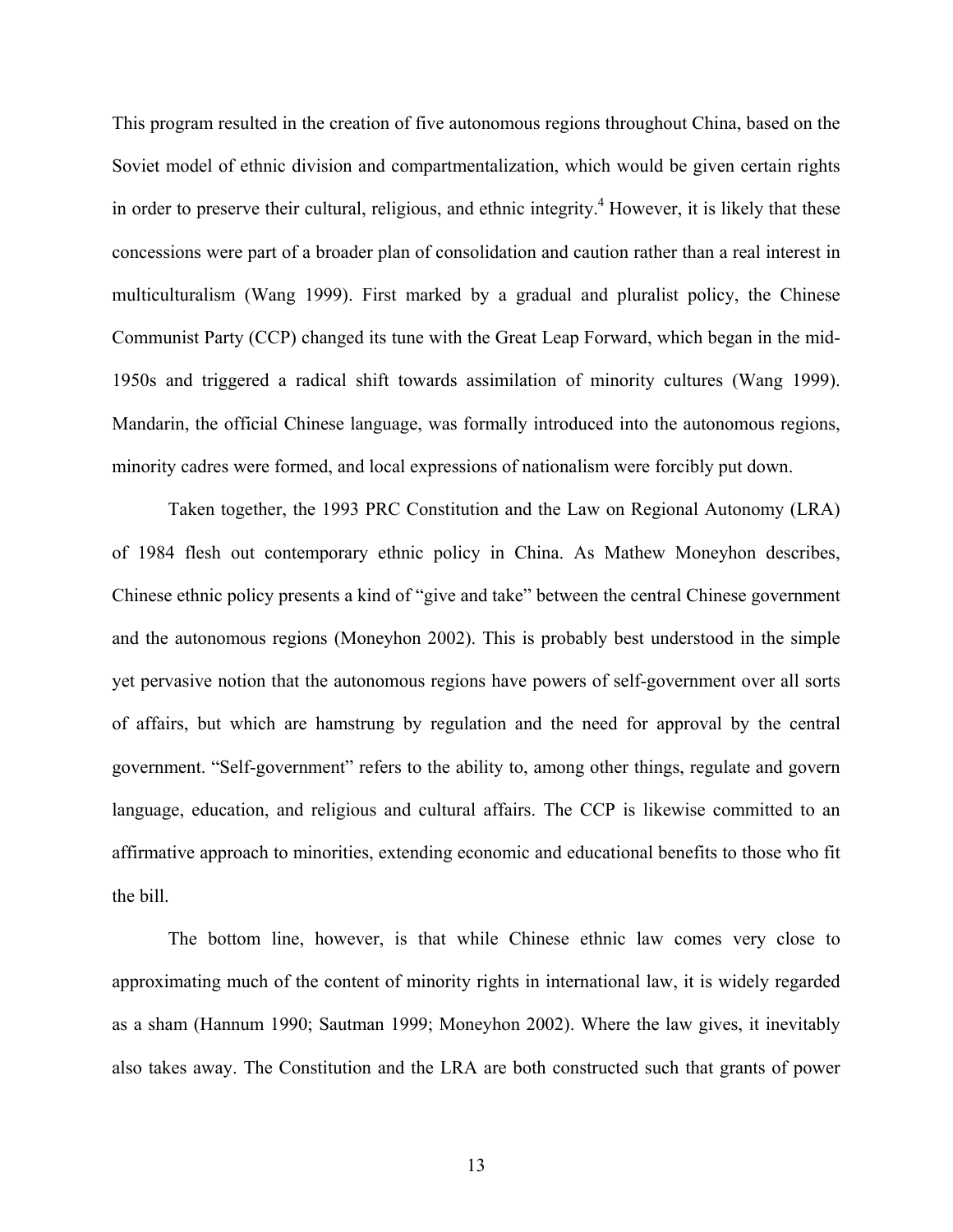are tied to prior CCP approval. Moneyhon concludes that "[u]nder this system, the autonomous areas begin to appear more like 'political eunuchs.' At the provincial level, the power to pass legislation is not contingent upon prior NPC approval, and therefore, the autonomous regions actually enjoy less legislative autonomy than ordinary provinces" (Moneyhon 2002, 138).

# **The Uygur Predicament**

China has a long and troubled record concerning its minorities, but in recent years has developed a program of ethnic preferential policies that in many ways mirror the admonitions of the UN Minorities Declaration. Unfortunately, Chinese ethnic policy may not accomplish what its progenitors have hoped. Indeed hopes have been high, as the preamble of the LRA illustrates: "Regional national autonomy embodies the state's full respect for and guarantee of the right of the minority nationalities to administer their internal affairs and its adherence to the principle of equality, unity, and common prosperity for all its nationalities (LRA 1984)." Sadly, this ebullient language may have been over-stated.

 Of all the minorities in China, the Uygurs present one of the most severe cases of discontent, as the following exchange between a Han and Uygur painfully demonstrates.

Wang tried to take things in hand, saying, 'Xinjiang is your place, and it's ours. You can't separate [things].' Now Rehile was really agitated; her lips trembled and angry tears welled in her eyes. She said she had learned that very day that a gang of Han toughs had raped a young Uyghur woman. Why, she wanted to know, couldn't Han men rape their own kind? Wang again sought common ground: 'Hans and Uyghurs are all one family.' Rehile, indignant, contradicted her: 'No, they're not. Hans are Hans. Uyghurs are Uyghurs. They're not the same. Originally I didn't hate any [nationalities]—Qazaq, Han, Uyghur—I didn't hate any of them. But after seeing that girl….I began to hate. Now I hate them.' (Bovingdon 2002, 51).

Interestingly, there is a degree of contention regarding the extent to which Uygurs can claim a distinct ethnic continuity, but based at least on Gardner Bovingdon's ethnographical work, the Uygur identity has crystallized in opposition to the Han (Bovingdon 2002). This development, while somewhat consistent with the rhetoric of a many-flowered China in official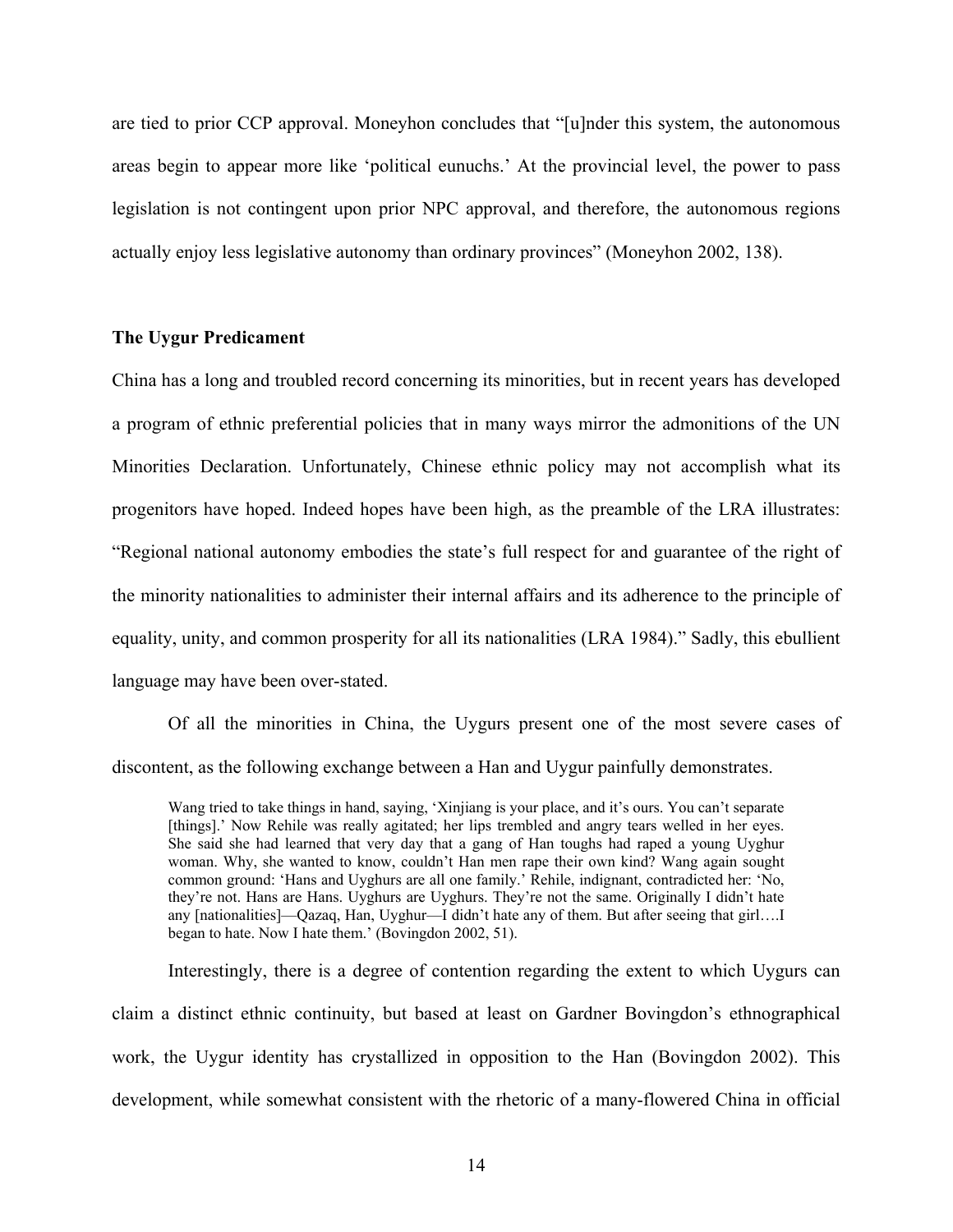PRC documentation, collides with the prospects for a post-socialist, great Han nation. "[T]he CCP's ideological project in Xinjiang—to win recognition as the sole legitimate representative of Uyghur interests and to make Uyghurs think of themselves as Chinese (*jonggoluq*) and citizens of the PRC—has not been successful" (Bovingdon 2002, 44). Unable to imagine themselves as part of the Han nation, Uygurs have spent half a century figuring out that they have deep disagreements with the CCP about what their identity should mean and, more importantly, what it will mean.

Uygur resistance to Han domination, according to Bovingdon, has taken four forms, all variously at odds with Chinese ethnic law as it is presently constituted. By and large, however, this subversive activity goes on behind closed doors due to the increasingly stringent restrictions on political disagreement.

The first form of resistance claims a distinct non-Chinese Uyghur identity. The second condemns the inequity of a deeply ethnically segmented politico-economic system. The third identifies the vast distance between the theory and practice of 'minzu regional autonomy,' claiming the system is a sham. Each of these three modes of critique lays groundwork for the fourth, which regards any form of Han rule over Uyghurs as unacceptable (Bovingdon 2002, 46).

A turning point for Uygurs came in 1990 with the Baran Incident. Apparently sparked by a government announcement withholding permission to build a mosque, Uygurs protested, rioted, and ultimately attacked the local police station (Wilkenfeld and Boomgaard 2000). To be sure, autonomy laws and Han-Uygur relations had never been consistently agreeable, but after this surprising explosion of anti-CCP sentiment, the noose began to tighten (Harris 1993; Dreyer 1994; Dillon 1995; Bovingdon 2002). In the years since, Human Rights Watch and Amnesty International have both released a number of reports criticizing China for abusing Uygur rights to freedom of expression, religion, and association, not to mention cultural and other minority rights (Amnesty International 2002; Human Rights Watch 2002). In 1996 the CCP released what has become the cornerstone of central government policy in Xinjiang, known as "Document #7,"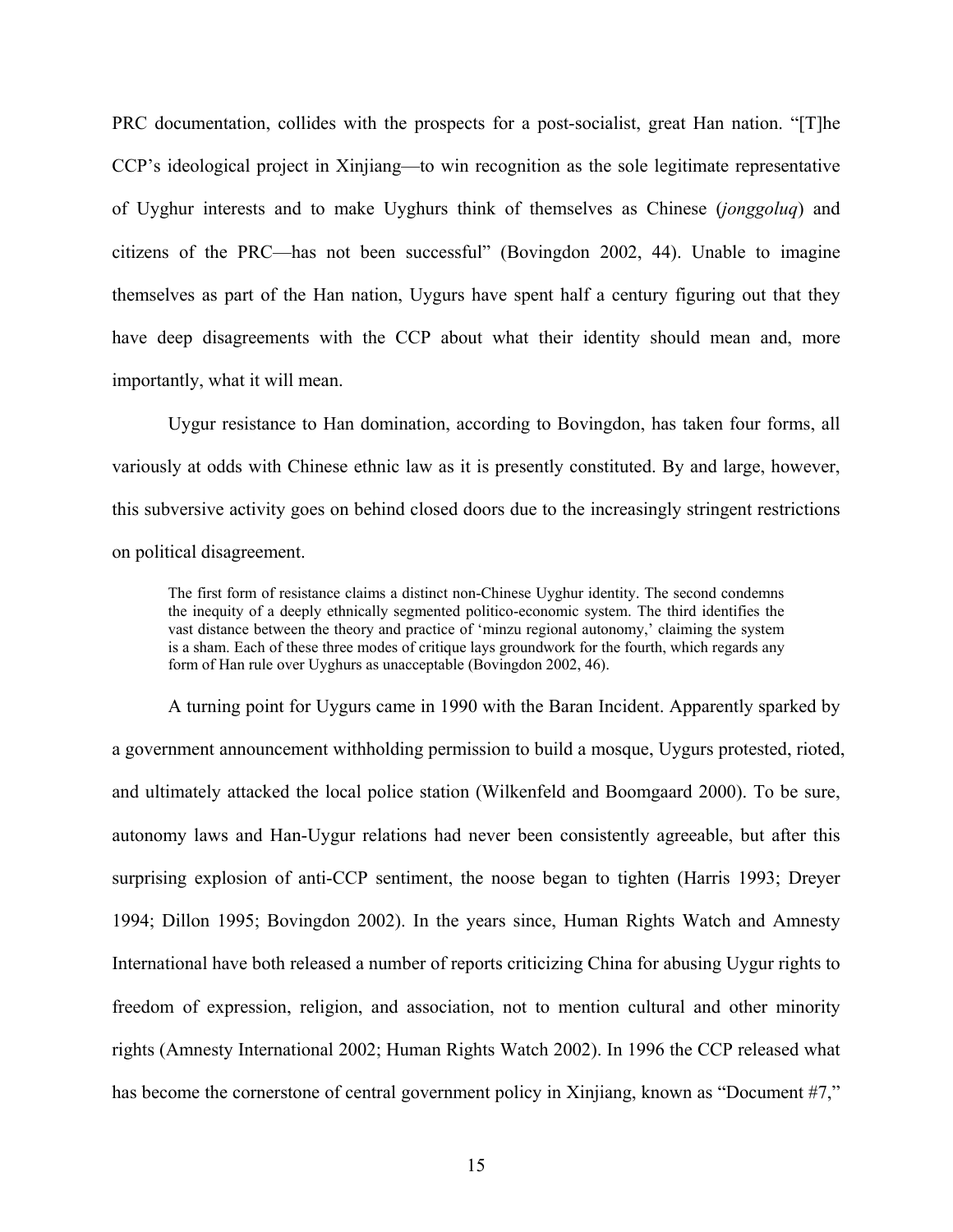which was directed towards the heavy curtailment of religious activity and the general reinforcement of security and military provisions.

In February 1997, the situation worsened as Uygurs marched in peaceful protest. The People's Armed Police moved in and attacked the protestors. The ensuing *melée* resulted in the deaths of both police and protestors, numbering somewhere between scores and hundreds. In the next few weeks, hundreds of Uygurs were arrested, and separatists subsequently detonated two bombs on public buses, coinciding with Deng Xiaoping's funeral. The CCP responded with harsher measures and restrictions, culminating with the Strike Hard campaign of April 2001, in order to effectively respond to the triple threat of separatist movements, terrorism, and religious extremism. This particular campaign has been subject to searing criticism by both Human Rights Watch and Amnesty International for flagrant human rights abuses (HRW 2002; Amnesty International 2002).

Worse still, the CCP has used the attacks of 11 September as justification for new and harsher measures to deal with the triple threat in Xinjiang. Amnesty International makes the case in their report, *China's Anti-Terrorism Legislation and Repression in the Xinjiang Uygur Autonomous Region,* that new amendments to the Criminal Law will lead to "incommunicado detention, torture, denial of all rights to due process, unfair trial, and the likely imposition of the death penalty" (Amnesty International 2002, 1). Regardless of whether Chinese fears are justified, or are a pretense for further building the Han nation, it is a fair conclusion that minority rights in Xinjiang do not track the discourse on minority protections and autonomy within the Chinese system itself (Sautman 1999; Hannum 1990). Section V pinpoints some of the problems in play and briefly outlines ways in which future trends might make for a more reconciled multinational China.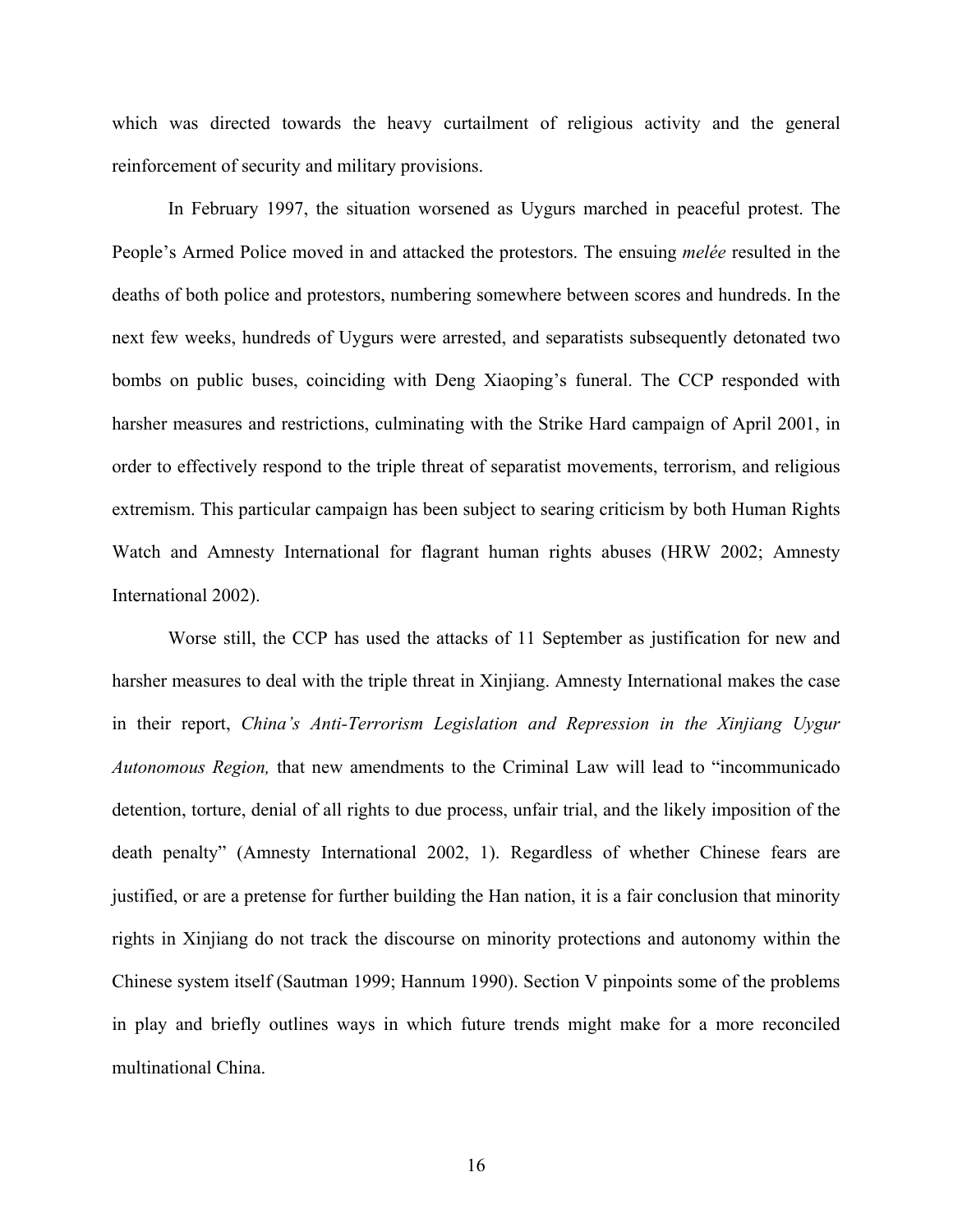# **V. CHINA AT THE CROSSROADS: PRESCRIPTIONS**

Bovingdon has observed that Uygur resistance has taken four forms: rejection or repudiation of (1) assimilation, (2) the CCP's claim that all nationalities experience political and economic equality, (3) alleged autonomy in Xinjiang, and (4) adherence to the territorial integrity of the Chinese state. These claims can be reduced to wishes for cultural independence and prosperity within China, on the one hand, and secession on the other. International law does not offer much hope for Uygurs in achieving either of these ends. First, Chinese ethnic law already resembles, *prima facie*, the prescriptions of the UN Minorities Declaration. It would therefore be of little use to recommend Chinese incorporation of international minority rights as a remedy for Uygur discontents. Second, international law remains oblivious to the challenges minorities inherently face in the liberal framework upon which documents like the Declaration draw. The way forward for Uygurs necessitates an eclectic approach: taking the positives from international law while heeding its critics.

Tackling the question of secession first, it is certainly a wish held by some number of Uygurs, as the existence of separatist groups indicates. However, at least for the purposes of this article, we will presume that there is a very limited right in international law to secession and that the accommodation of rights and interests under a minority rights framework is morally preferable (Buchanan 1990; Hannum 1998). As for assimilation, inequality, and cultural independence, Uygurs deserve better than the persecution and marginalization they have experienced at the hands of Han chauvinism, or the meager application of a confused set of international minority prescriptions. At least three directives are in order to effect positive change in Xinjiang. These prescriptions include a prerequisite emphasis on individual rights, a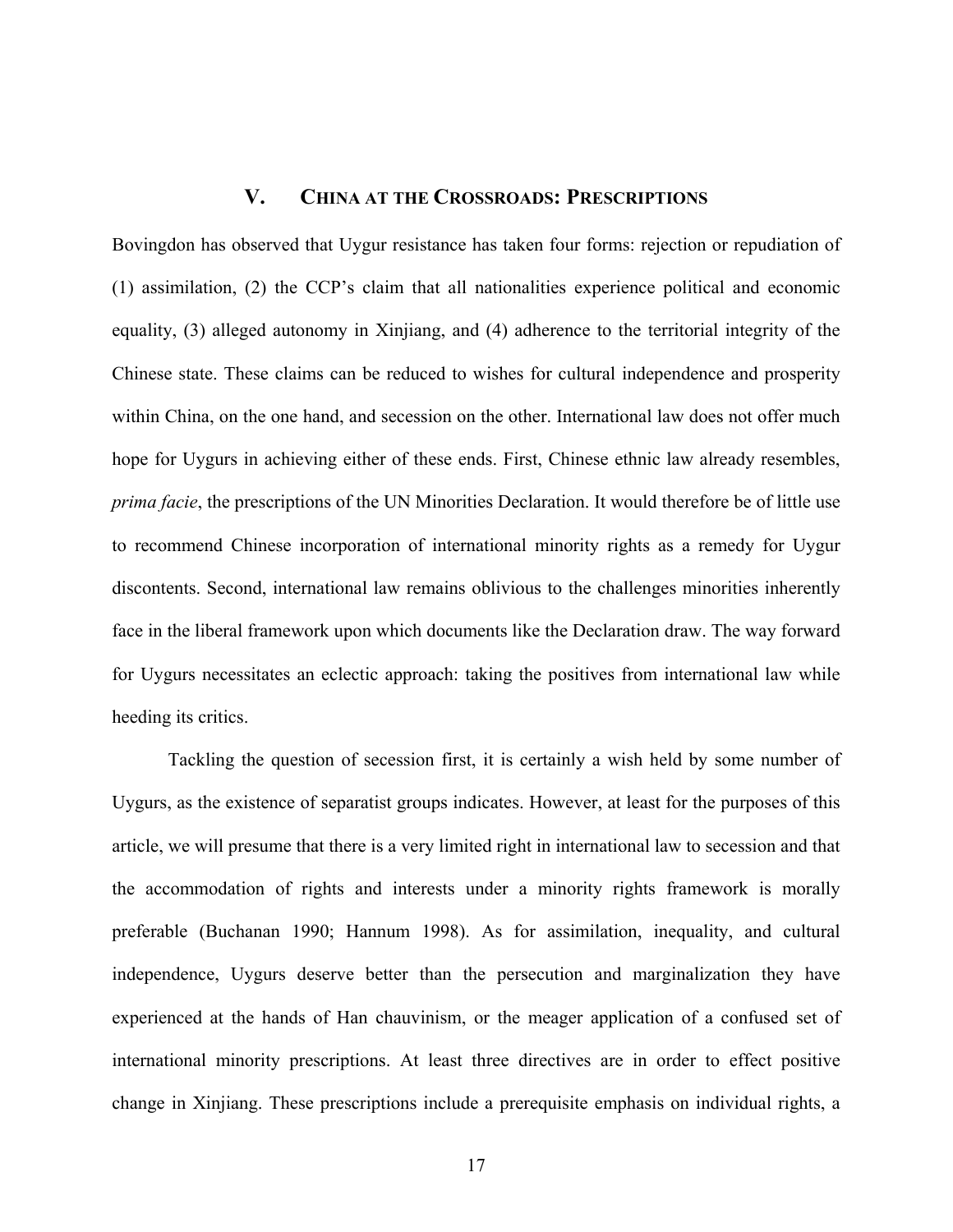reorientation of the 1984 Law on Regional Autonomy and a theoretical change of perspective regarding the relationship between minority rights, societal cultures, and deliberation.

#### **Old-Fashioned Human Rights**

This first point is neither profound nor novel, but the foundational power of its logic is undeniable: The CCP must immediately cease from its alleged practice of human rights abuse in Xinjiang, regarding traditional individual rights. Human Rights Watch and Amnesty International both report outstanding instances of violations of the rights to expression, association, due process, and religion. Of course, these are veteran issues in China, and there is great sensitivity regarding the pointing of fingers by international groups at ostensibly "issues of national concern." Regardless, there is no sense in contemplating means for reconfiguring Chinese minority policy as long as traditional human rights abuses run rampant. After all, the rights of minorities to cultural, ethnic, religious, and linguistic freedom rely on a collective sense that draws from an individualist moral basis of justification. The protection of traditional human rights in China, therefore, may be a function of the willingness of the CCP to relinquish its association with corporate group rights. Minority rights in China, according to this view, cannot proceed without individual rights first protected.

#### **Updating the Law on Regional Autonomy**

As Sautman has suggested, the Law is outdated in its reliance on a state-centered socialist economy and prescriptions for economic equality between nationalities (Sautman 1999). Partly due to its historical rooting in traditional modes of transportation, communication, and general infrastructure, Xinjiang joined the PRC a step behind the slightly more developed rest of the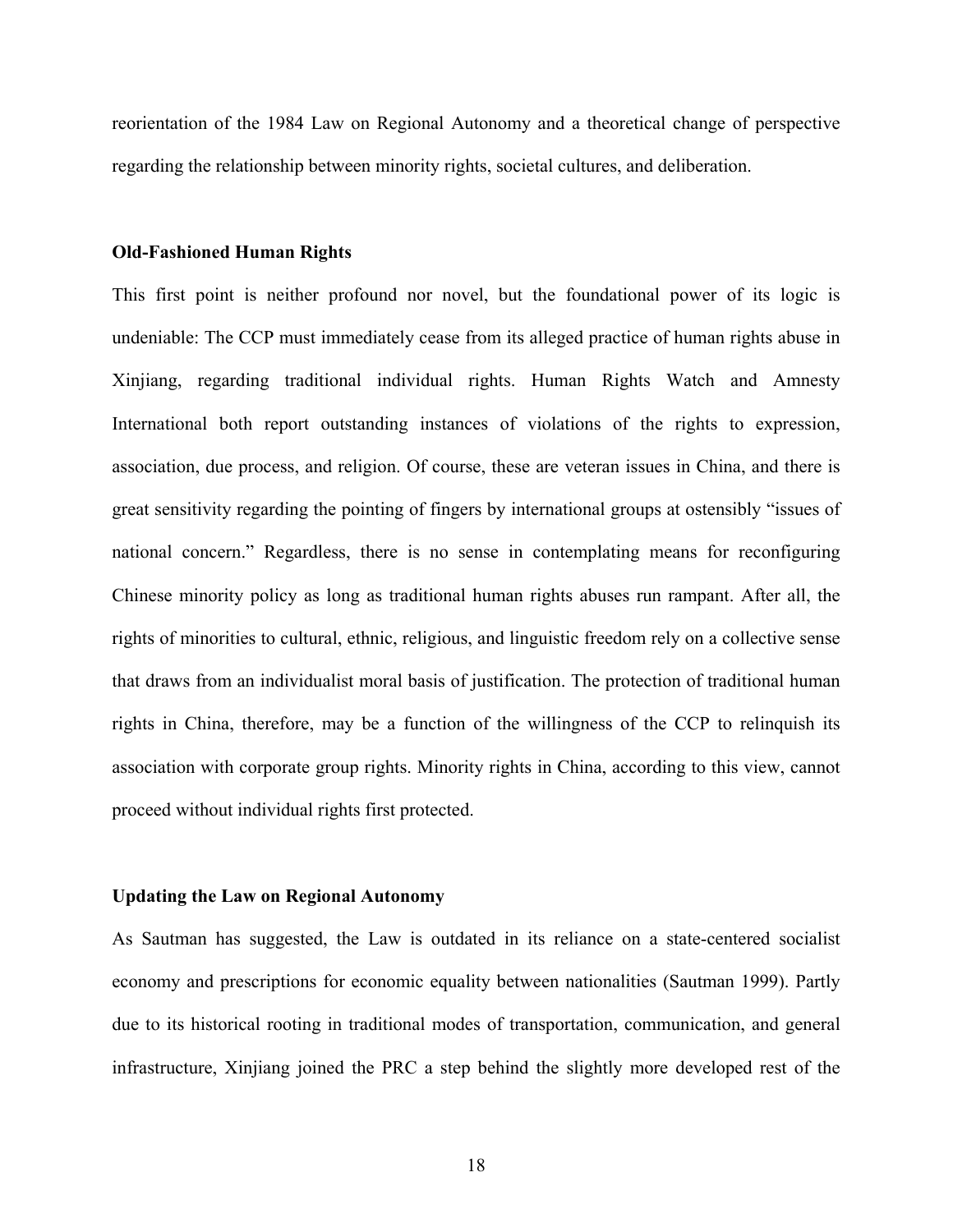mainland. In the 1970s and early 1980s, Xinjiang was growing at almost the same rate as the rest of China. Today, it is growing at nearly half that rate (Sautman 1999, 285).

Xinjiang should benefit from much stronger preferential policies, which would afford its citizens a much-needed leg up in the competitive Chinese market. Without renewed and augmented assistance, Xinjiang growth might continue in absolute terms, but relative to other parts, stagnate. If China continues in its rapid economic growth, leaving Xinjiang behind in its financial wake, Uygurs will have that much more incentive to regard themselves as outsiders. Sautman refers to this as an increasing "ethnic psychological imbalance that can emerge as an unfavorable factor for unity and stability" (Sautman 1999, 287).

The LRA's articles on political participation, which currently allow little more than token administration by minorities in the regional peoples' congresses, are similarly inadequate. It is clear that stipulations in the LRA regarding minority nationality members sitting on such congresses have little genuine impact on the right to self-government (Hannum 1990; Sautman 1999; Moneyhon 2002). At least until China democratizes, the CCP should expand its preferential policies to include the placement of Uygurs in positions of genuine power and decision-making. While such a move would certainly be threatening to a government that is actively involved in the suppression of "Uygur separatism," it would likely have a much greater chance of reconciling Uygurs to an existence as part of the Chinese state than the CCP's Strike Hard campaign. Allowing Uygurs spots in the upper echelons of CCP administration would also undercut potential Uygur claims for secession under international law. At present, Uygurs could make a relatively strong case for a deprivation of self-government, one of Hannum's nascent justifications for secession (1998).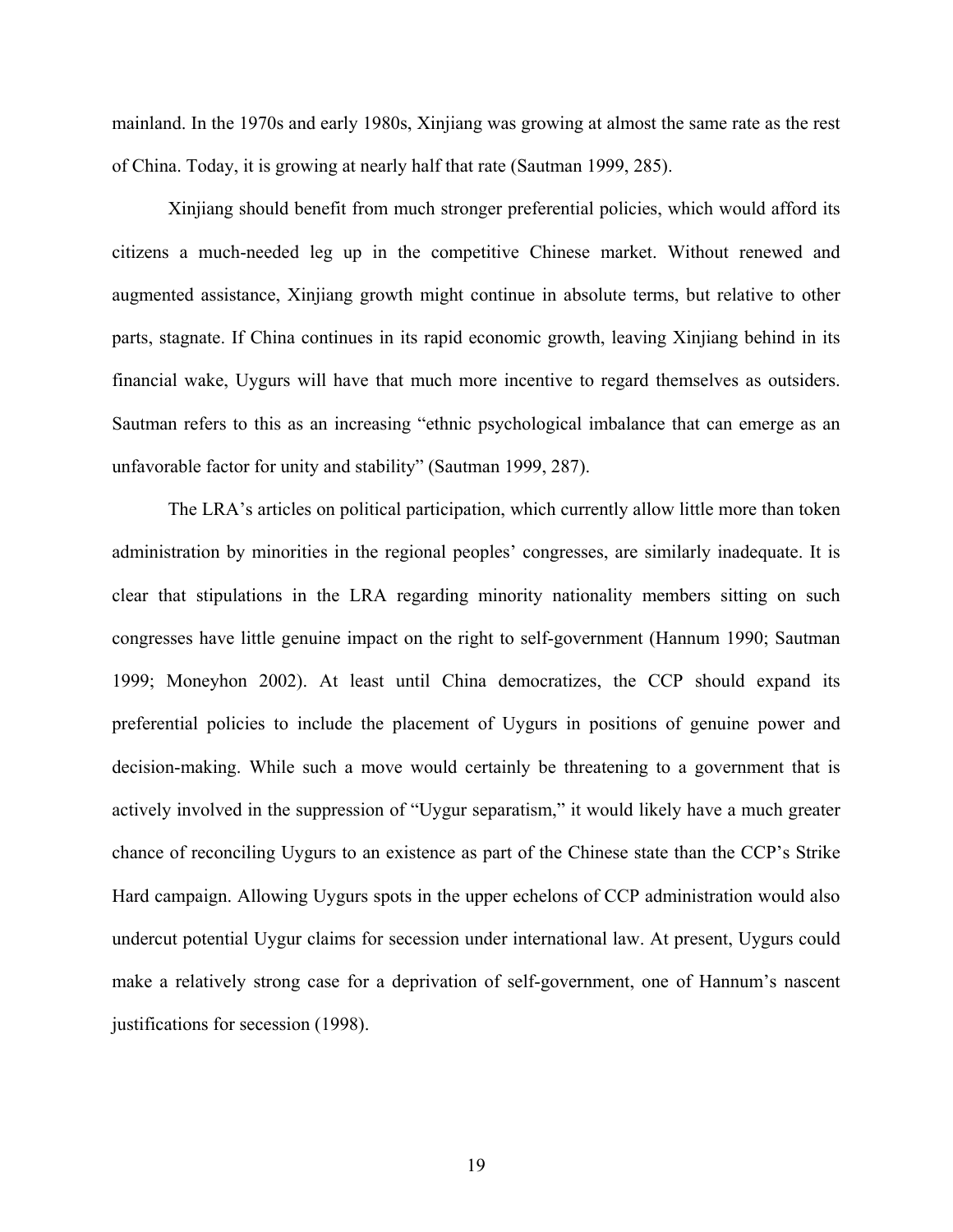#### **The Need for New Theory**

The third directive suggests that the Chinese government should adopt a deliberative approach to minority rights cognizant of three conceptual realms: international law, the impact of Han nationalism on Uygurs, and the promise of deliberative discourse in place of CCP-generated newspeak.

#### **1. Individuals Need to Become Part of the Chinese Puzzle on Ethnic Policy**

For all its weaknesses, international law still introduces the individual as a bedrock unit for the protection of minority rights, a move that is essential for human rights in general. Despite international law's other failings, the CCP must begin the process of integrating the individual, at least to a limited extent, into the Chinese rights framework. It seems highly unlikely that a minority rights regime can flourish if individuals do not have the right to not only exit the group, but make claims independent of it as well (Kymlicka 2002). Thus, Chinese minority policy should borrow from international law's individualism, as well as its substantive emphasis on effective political representation and self-government.

## **2. Han Chauvinism Must Be Derailed**

It is imperative that the Chinese government heed the liberal culturalist warning regarding statesponsored societal culture. Kymlicka notes that liberal democracies promote a particular societal culture that pressures minorities to buckle under them. In the case of China, Han chauvinism is a much more explicit project of nation-building that has put Uygurs under severe demands. As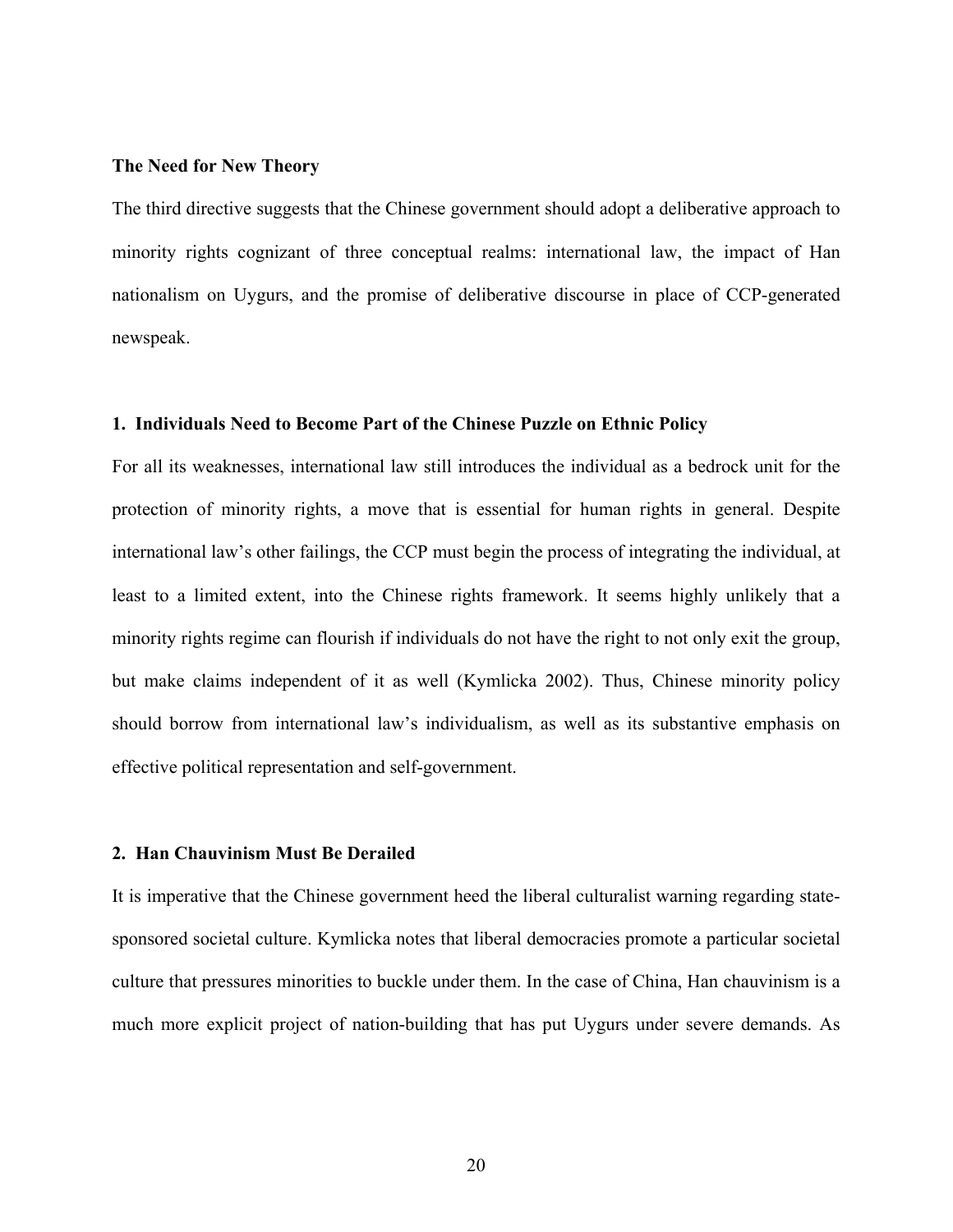academics and international human rights groups have demonstrated, Uygurs are faced with imprisonment and torture when they attempt to assert their own cultural independence.

This takes us back to the first and primary goal of protecting basic human rights, but its implications, following liberal culturalism, are deeper. Instead of being urged to respect the UN Minorities Declaration's assertions on cultural and religious respect, not to mention Chinese laws on the subject, the Chinese government must be encouraged to follow a liberal culturalist perspective that views culture as a context that determines individual choices and practices. This demands positive assertions regarding the protection of minority cultures, and not merely passive restraints or "benign neglect." Otherwise, the promotion of the Han nation will continue to alienate Uygurs, further inflame hostilities, and ultimately contribute to the cycle of violence.

## **3. Genuine Deliberation among Nationalities Must Be Encouraged**

CCP rhetoric regarding the unity and apparently utopian quality of interactions between various nationalities should be replaced by a more genuine discourse reflective of vying interests and preferences. Though this sounds like an idealized solution, its realization should come not through systemic substitutions, but small and incremental changes to the political fabric. Presumably, China will someday bend under the global momentum pushing in democracy's favor. At such a time, it is preferable that Chinese democracy emerge from a landscape already acquainted with the advantages, for majorities and minorities, of dedicated deliberation, rather than adopt a liberal program patterned after most Western democracies habitually hostile to the deliberative impulse.

Examples initially demand, again, the allowances of freedom of expression and association as a threshold. At this stage in China's development, there is likely nothing that

21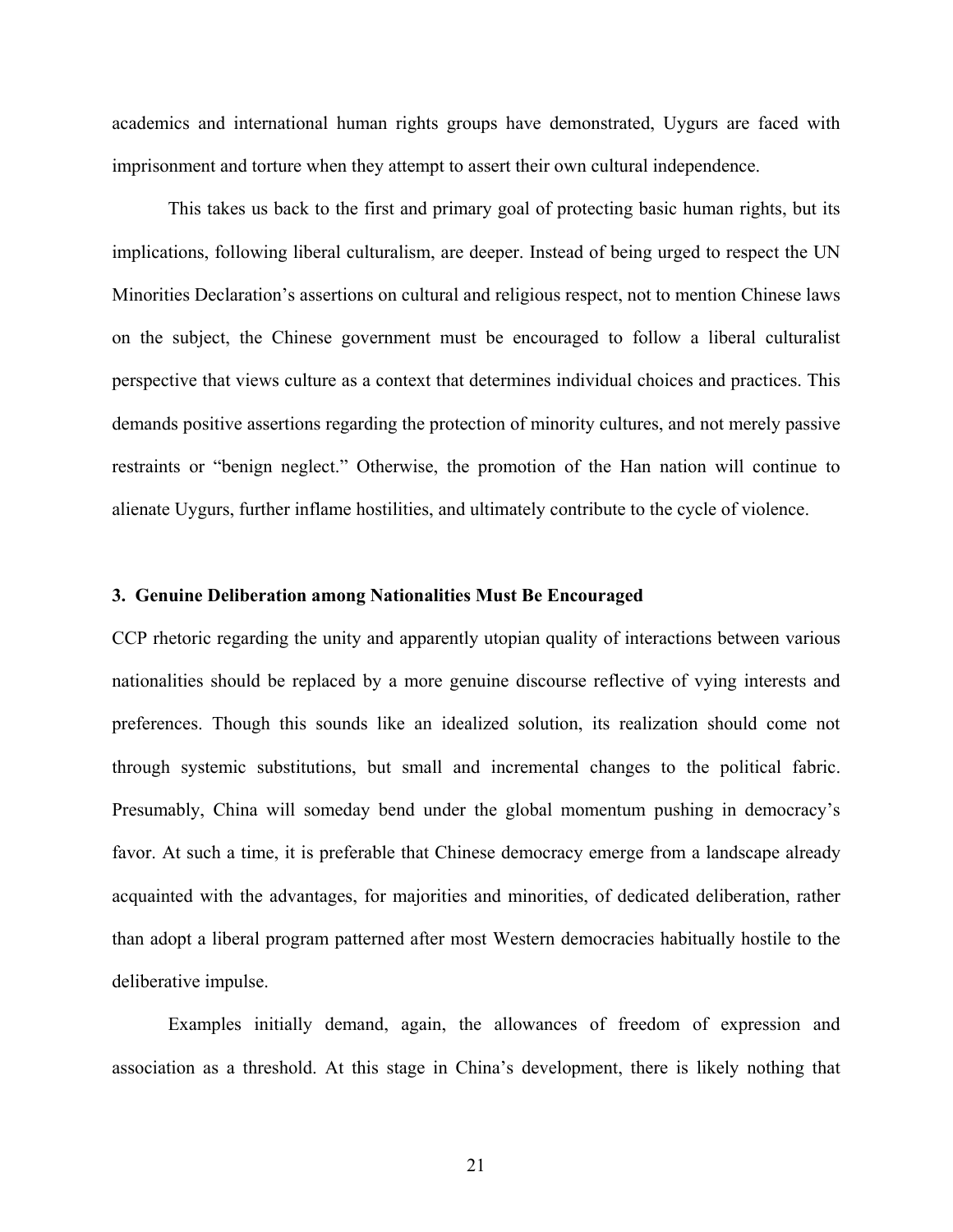would prove a greater assistance to the deliberative impulse and its sibling, trust, than freeing citizens, Uygur and Han alike, from the fear of retribution for politically unpopular speech. For example, Uygur political speech is extremely unpopular, but for Uygurs to seriously integrate into the Chinese nation, their interests and preferences must be heard. Perhaps a precursor to such allowances would be a relaxation of CCP propaganda on the unity among Chinese peoples and the establishment of government-sponsored regional dialogues. This course of action does not require the adoption of a full-fledged democracy. It calls for the modest beginnings of a Chinese discourse that would relieve ethnic tension and conceivably pave the way for Uygur capacity to impact policies, not through the artificial and temporary means of preferential policies, but by convincing their neighbors of the merits of their views.

# **VI. CONCLUSION**

The world, or at least those components of it that participate in the establishment of international rules, has begun the process of creating a system for righting wrongs perennially done to minorities. History shows that this process built speed after the fall of the Iron Curtain and has reached its present level of prescription in the United Nations Minorities Declaration. The Declaration, illustrative of other international instruments on minority rights, is unfortunately not an emblem for emulation due to its confusing reliance on the liberal individualism of human rights law. This confusion is a practical problem for two reasons.

First, its adherence to individual rights blurs the fact that minority rights derive their justificatory power from an aggregation of interests that no individual alone could muster. Thus, minority rights law, couched in language that does not properly address itself to its inherent divergence from the rest of human rights law, seems doomed to logical obstacles that will inhibit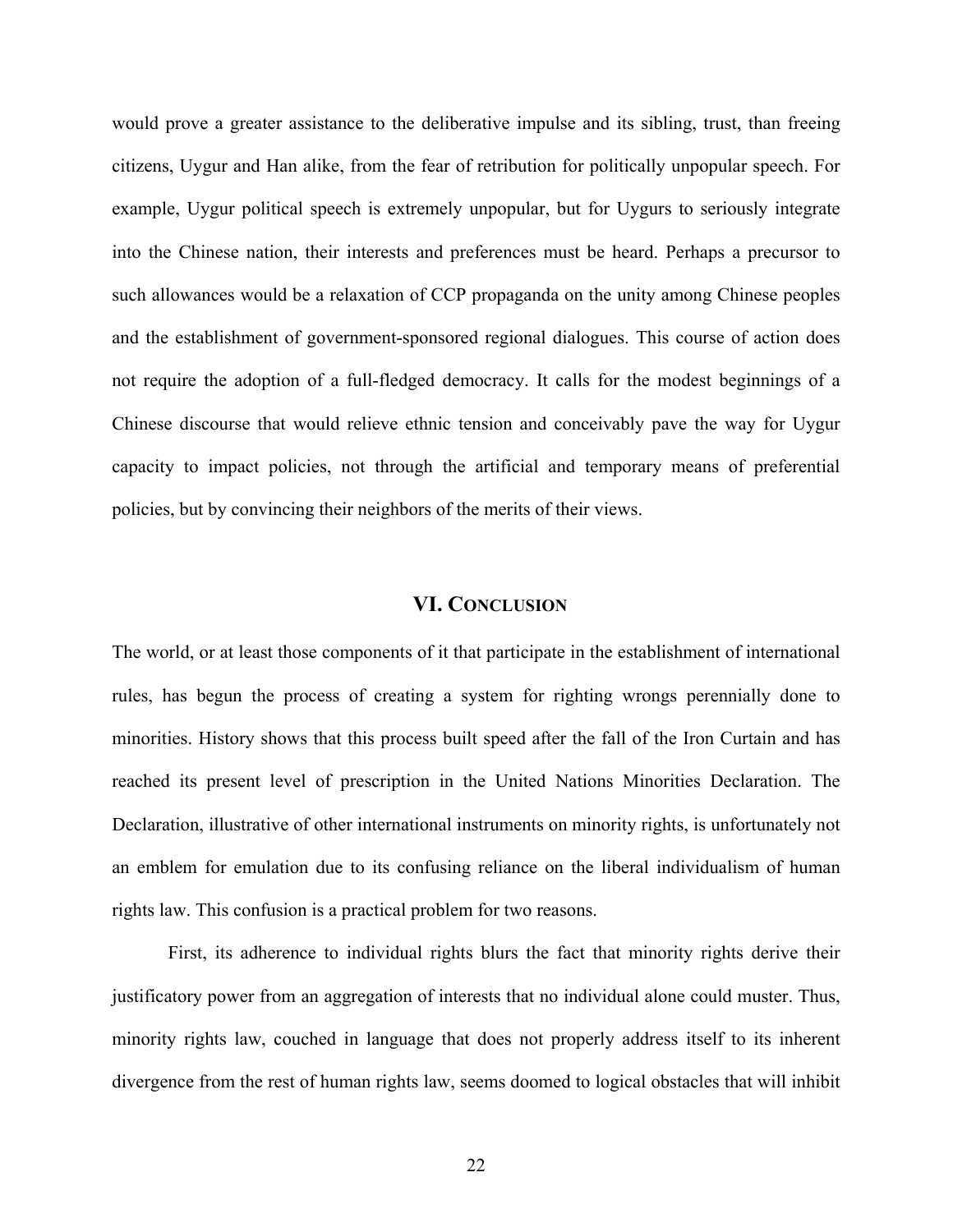its application on the ground. Second, international law suffers from a lack of perspective informed by liberal culturalists and deliberative democrats. Regardless of the extent to which ethnic, cultural, religious, and linguistic rights are asserted, as long as states are free to either expand in the promotion of societal cultures or indulge in voting and majoritarianism as the determinative qualities of democratic life, minority rights will remain threatened.

With the case of China, Uygur rights continue to be threatened despite protections already in place as part of the state's policy on ethnicity and autonomy. It is suggested here that in order for China to assuage an increasingly volatile situation in Xinjiang, it should begin by devolving minority corporate rights into individual ones and reform its autonomy laws. This, supplemented by an increase in preferential policies that would boost economic opportunity for Uygurs as well as place them in positions of power within the CCP infrastructure, would go some way in bringing credence to its program on regional autonomy and parity. Subsequent steps would include the respect for basic human rights, the installation of national policies cognizant of the affirmative dangers of Han nationalism, the relaxation of CCP propaganda, and the cultivation of a genuine discourse that would reflect the preferences of all Chinese citizens, including its minorities.

China promises to be a site of exciting opportunity for democratic experimentalism in the near future. It has slowly begun liberalizing its economy, and though there is much disagreement concerning its political future, it is certainly not out of the question to surmise the rise of democracy. The question then becomes, what type of democracy will it be? As we look to how this might evolve, it should be underscored that this is *not* a puzzle with exclusively Chinese implications. Its implications are global. As the mountain of growing literature on the topic has announced, the system of political organization known as liberal democracy has a lot of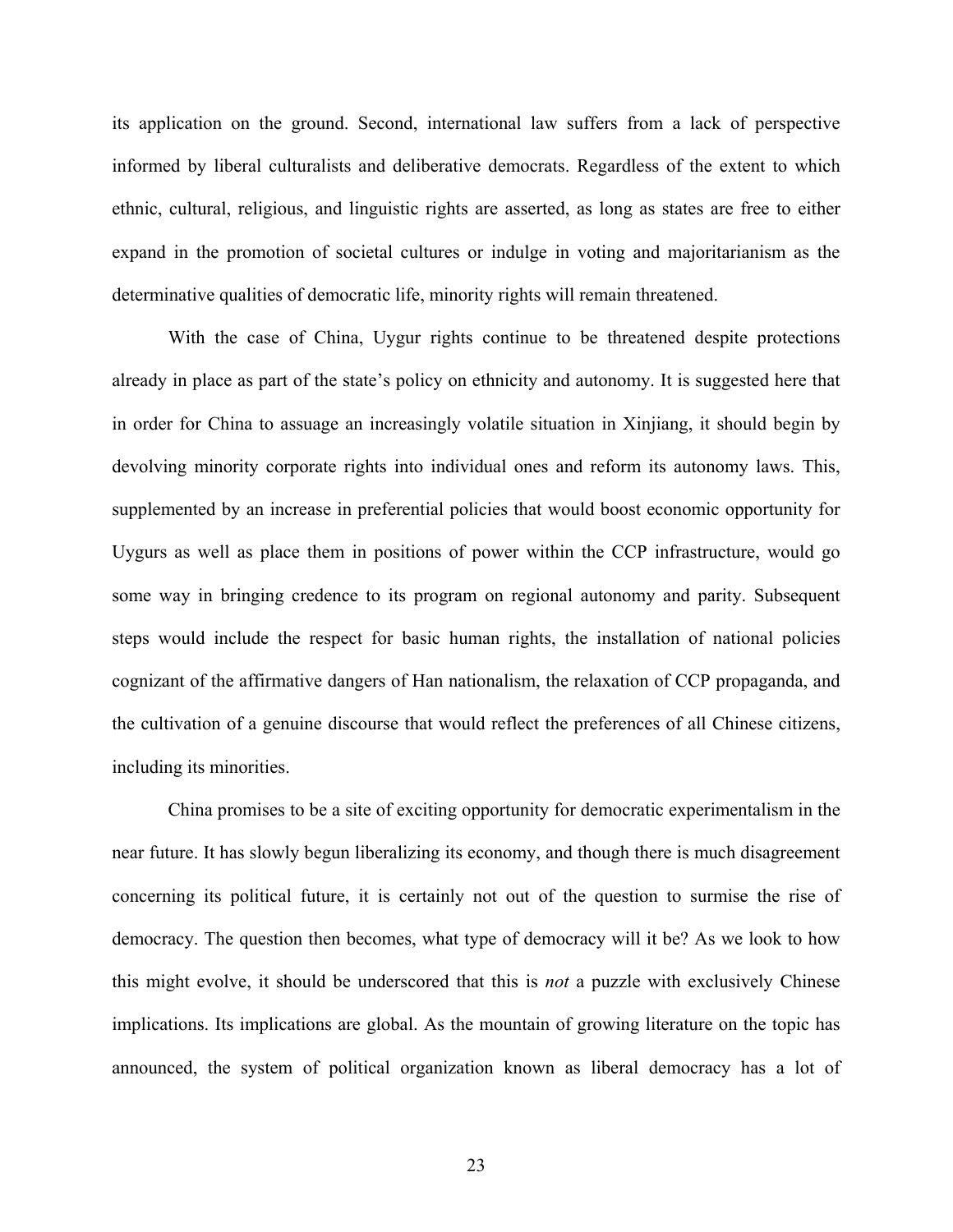problems, and the search is on for answers. Hopefully, the Chinese solution, whenever it comes, will not be so stingy as to only answer the call of the Uygurs, but the needs of the world and its legal order as well.

# **NOTES**

<sup>1</sup> For a description of the history of Article 27, see Patrick Thornberry, International Law and the Rights of Minorities (1991) ch. 15, as well as Francesco Caportoti's study.

<sup>2</sup> These groups include the Zhuang (16 million), Manchu (10 million), Hui (9 million), Miao (8 million), Uygur (7 million), Yi (7 million), Mongolian (5 million), Tibetan (5 million), Buyi (3 million), Korean (2 million), and other smaller ethnicities.

3 Many of these rebellions were led by the *khodjas*, militant Muslims who, when in power, often treated the inhabitants worse than the Qing rulers they had replaced. See Chen, 133-143 for an overview of these very bloody years.

<sup>4</sup> The autonomous regions included Inner Mongolia, Ningxia, Guanxi, Tibet, and Xinjiang.

## **REFERENCES**

Amnesty International. 2002*. China's Anti-Terrorism Legislation and repression in the Xinjiang Uygur Autonomous Region.*

<http://web.amnesty.org/aidoc/aidoc\_pdf.nsf/index/ASA170102002ENGLISH/\$File/AS A1701002.pdf>

Buchanan, Allen. 1991. *Secession*. Boulder: Westview Press.

 $\overline{a}$ 

Bovingdon, Gardner. 2002. The Not-So-Silent Majority. *Modern China*. (January): 51.

Caportoti, Francesco. 1979. *Study on the Rights of Persons belonging to Ethnic, Religious and Linguistic Minorities*. New York: United Nations.

Center for Contemporary Conflict. 2002. *Strategic Insight: East Asia*. <http://www.ccc.nps.navy.mil/rsepResources/si/sept02/eastAsia.asp>

Chen, Jack. 1977. *The Sinkiang Story*. New York: Macmillan.

Chu, Wen Djang. 1966. *The Moslem Rebellion in Northwest China, 1862-1878*. Hague: Mouton.

Drinan, Robert. 2001. *The Mobilization of Shame*. New Haven: Yale University Press.

Dryzek, John. 2000. *Deliberative Democracy and Beyond*. Oxford: Oxford University Press.

Fishkin, James. 2001. Deliberative Democracy*. Social and Political Philosophy*. Malden: Blackwell.

Hannum, Hurst. 1990. *Autonomy, Sovereignty, and Self-Determination*. Philadelphia: Pennsylvania University Press.

\_\_\_\_\_. 1998. The Specter of Secession. *Foreign Affairs*. (77): 2.

Held, David. 1995. *Democracy and Global Order*. Stanford: Stanford University Press.